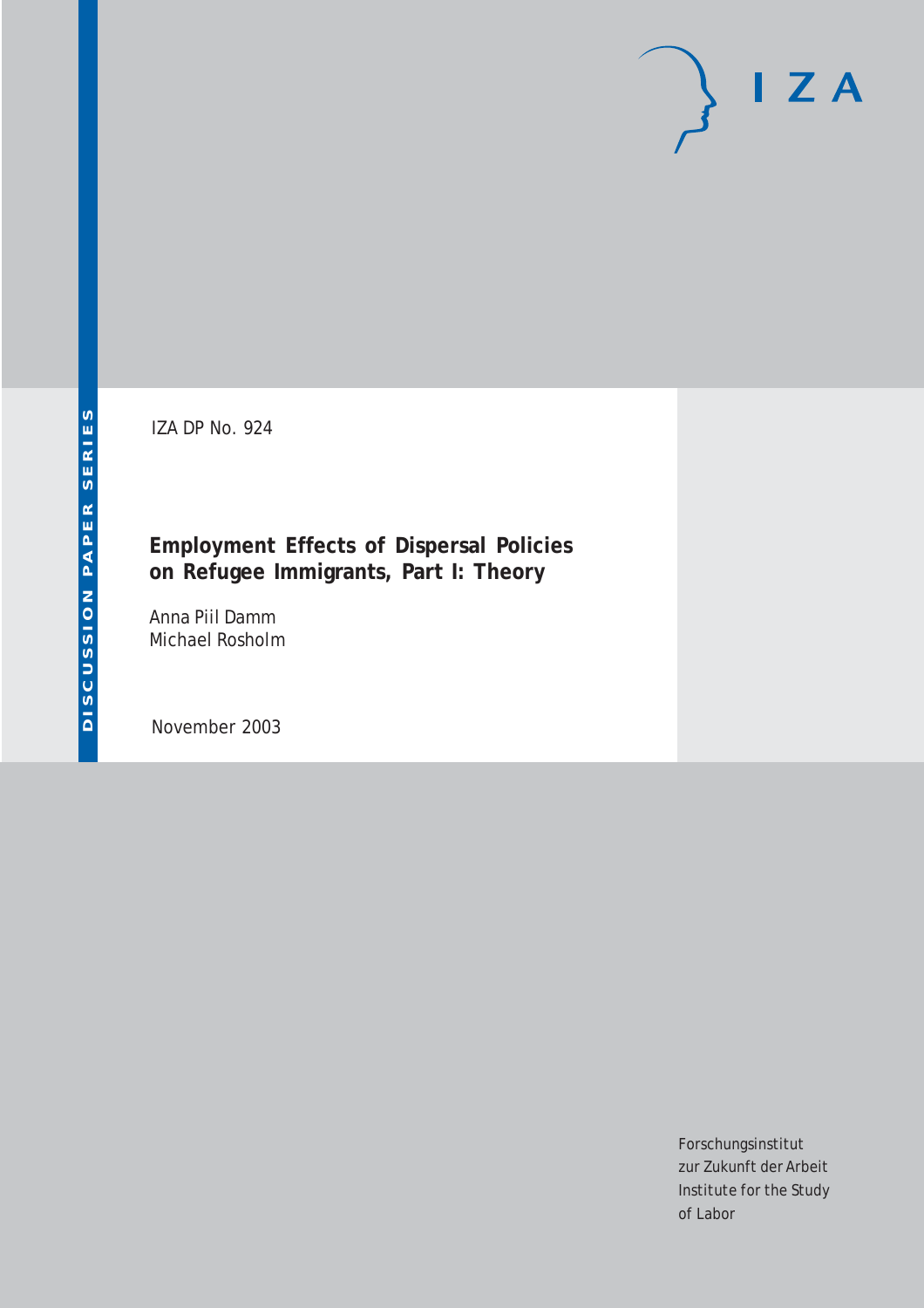# **Employment Effects of Dispersal Policies on Refugee Immigrants, Part I: Theory**

### **Anna Piil Damm**

*CIM, Aarhus School of Business* 

### **Michael Rosholm**

*Institute of Local Government Studies (AKF), University of Aarhus and IZA Bonn*

#### Discussion Paper No. 924 November 2003

IZA

P.O. Box 7240 D-53072 Bonn Germany

Tel.: +49-228-3894-0 Fax: +49-228-3894-210 Email: [iza@iza.org](mailto:iza@iza.org)

This Discussion Paper is issued within the framework of IZA's research area *Mobility and Flexibility of Labor.* Any opinions expressed here are those of the author(s) and not those of the institute. Research disseminated by IZA may include views on policy, but the institute itself takes no institutional policy positions.

The Institute for the Study of Labor (IZA) in Bonn is a local and virtual international research center and a place of communication between science, politics and business. IZA is an independent, nonprofit limited liability company (Gesellschaft mit beschränkter Haftung) supported by Deutsche Post World Net. The center is associated with the University of Bonn and offers a stimulating research environment through its research networks, research support, and visitors and doctoral programs. IZA engages in (i) original and internationally competitive research in all fields of labor economics, (ii) development of policy concepts, and (iii) dissemination of research results and concepts to the interested public. The current research program deals with (1) mobility and flexibility of labor, (2) internationalization of labor markets, (3) welfare state and labor market, (4) labor markets in transition countries, (5) the future of labor, (6) evaluation of labor market policies and projects and (7) general labor economics.

IZA Discussion Papers often represent preliminary work and are circulated to encourage discussion. Citation of such a paper should account for its provisional character. A revised version may be available on the IZA website ([www.iza.org](http://www.iza.org/)) or directly from the author.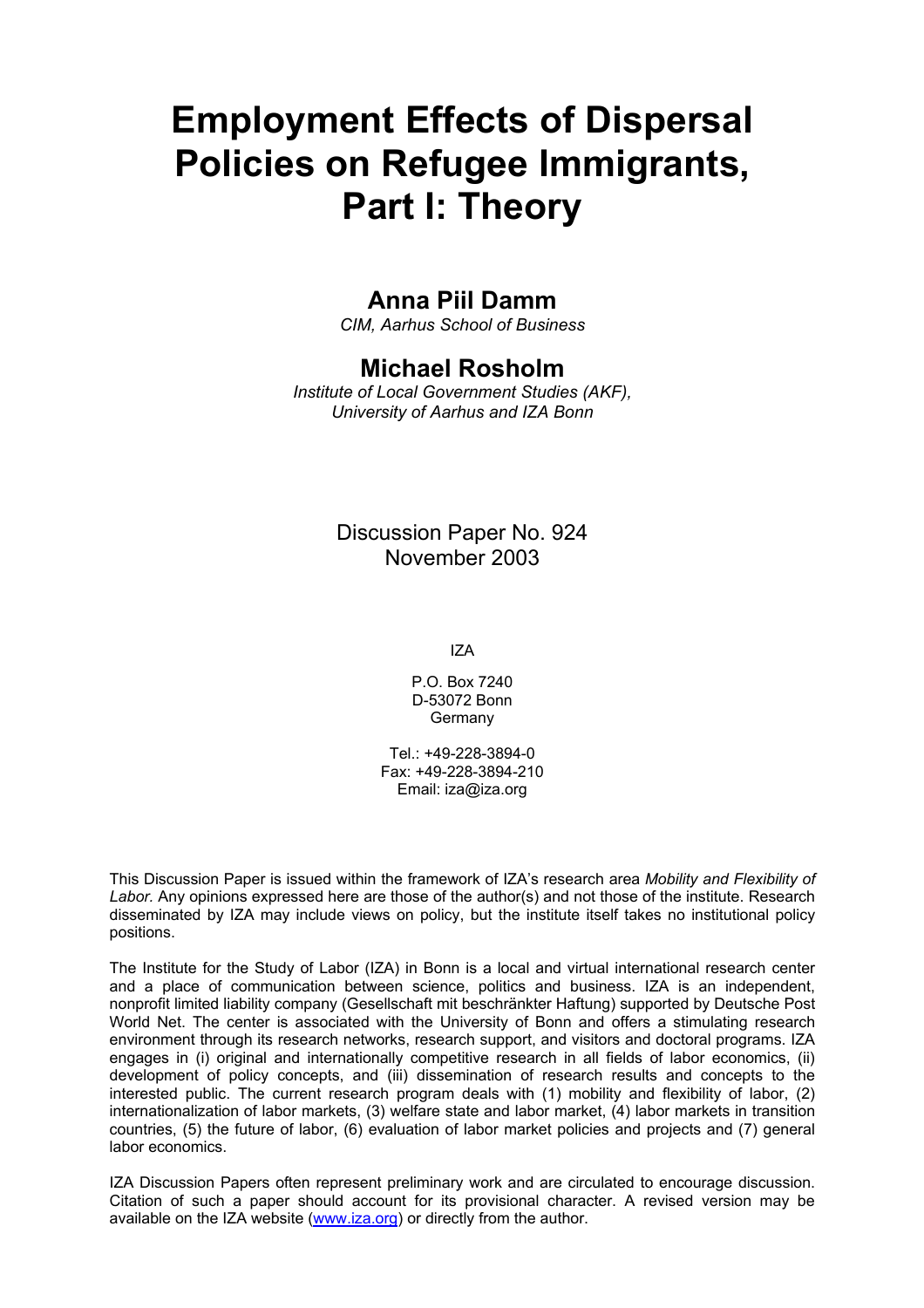IZA Discussion Paper No. 924 November 2003

# **ABSTRACT**

# **Employment Effects of Dispersal Policies on Refugee Immigrants, Part I: Theory**

This paper formulates a partial search model in which unemployed individuals simultaneously search for job and location of residence. Most importantly, we show that, ceteris paribus, a decrease in current place utility increases the transition rate into a new location of residence and the transition rate into employment outside the local labour market, but decreases the transition rate into local employment. Thus, a decrease in current place utility decreases the overall job-finding rate if the local reservation wage effect dominates. We argue that dispersal policies on refugee immigrants are characterized by low average values of current place utility. Hence, the model predicts that dispersal policies increase the geographical mobility rates of refugees and, for a sufficiently large local reservation wage effect, decrease their jobfinding rates.

JEL Classification: J64, J68, J15

Keywords: job search, residential search, geographical mobility, dispersal policy on refugees

Corresponding author:

Michael Rosholm Department of Economics University of Aarhus Building 326 8000 Aarhus C Denmark Tel.: +45 89 42 15 59 Fax: +45 86 13 63 34 Email: [mrosholm@econ.au.dk](mailto:mrosholm@econ.au.dk)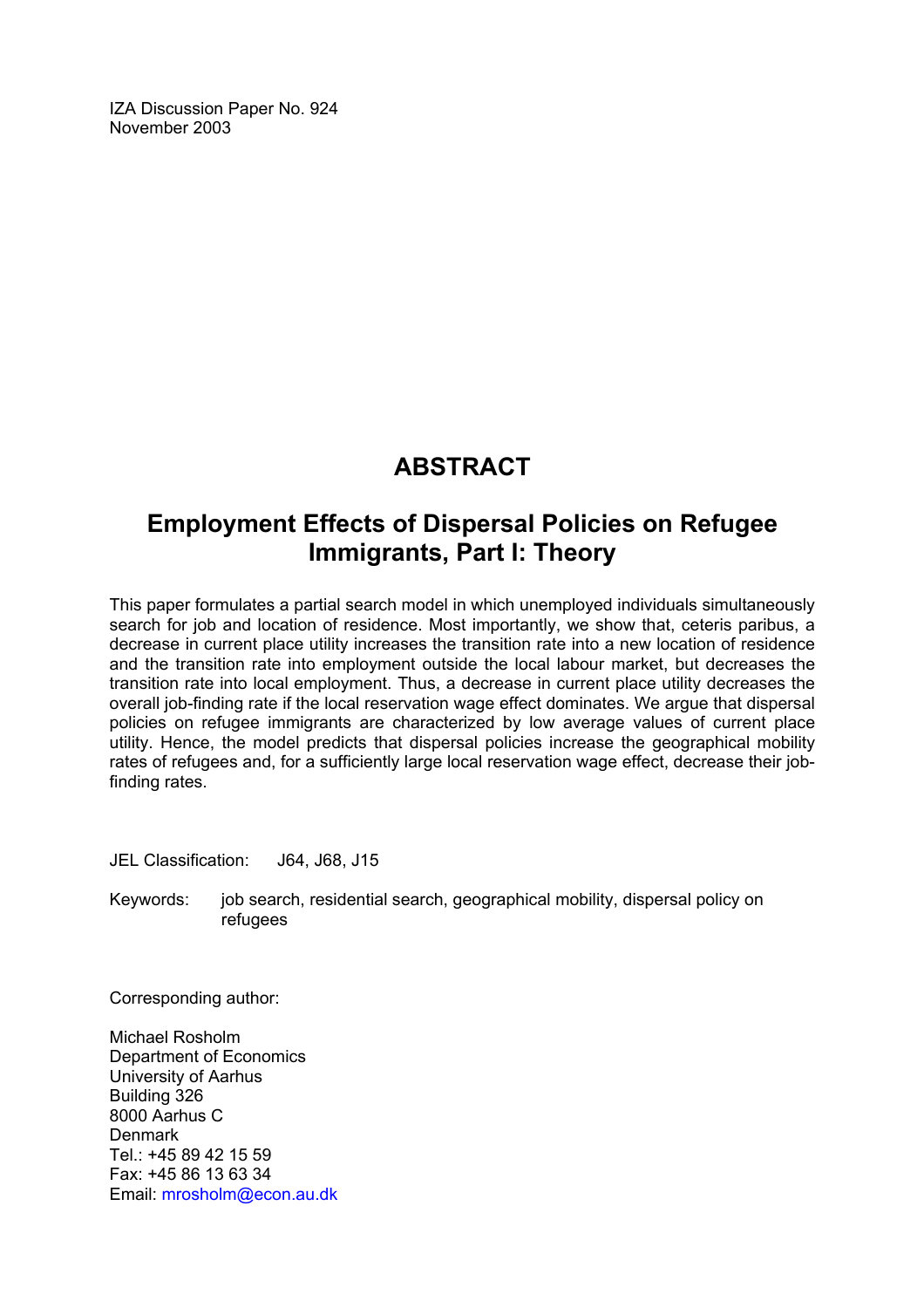#### 1 Introduction

In this paper, we formulate a partial search model to investigate how dispersal policies for refugee immigrants may affect their labour market integration. Dispersal policies on refugee immigrants are carried out in the US, Germany, the Netherlands, UK, Norway, Denmark and to some extent also in Sweden. Under the dispersal policies, new refugee immigrants are located away from immigrant-dense areas. The main justification for carrying out such dispersal policies is that residential concentration and segregation of immigrants are commonly believed to hamper the integration process of immigrants by slowing down the acquisition of country-specific human capital, such as language skills and knowledge about the host country. Hence, this argument rests on the abundant evidence of slow labour market integration of refugee immigrants. This issue has not been studied extensively, neither from a theoretical nor from an empirical perspective. The purpose of these two companion papers is to perform such an investigation theoretically as well as empirically.

Some empirical evidence exists on relocation effects of settlement policies, see for example Djuve and Kavli (2000), Åslund (2001), Hummelgaard et al. (1995) and Damm (2003) for relocation effects for Norway, Sweden and Denmark, respectively. These studies show very high relocation rates out of small municipalities toward the larger towns and cities during the first two-three years after the initial settlement.<sup>1</sup>

However, as hinted at above, little empirical evidence exists on the labour market effects of settlement policies for the individuals subjected to the poli-

In line with the relocation pattern found for refugee immigrants subjected to a settlement policy in Norway or Sweden, Damm (2003) finds that 35% of 49,000 refugee immigrants placed from 1986-1998 relocated to another municipality after 2-3 years. For refugee immigrants placed in small municipalities, the relocation rate was as high as 54%.

 $136\%$  of the 20,000 refugee immigrants who were located away from immigrant-dense areas in Norway during 1994-1996 had moved away from the municipality of assignment at the end of 1999. The general relocation pattern was that the further away from the metropolitan area in South Norway a refugee immigrant had been placed, the higher the probability of leaving the region. As much as 57% of the refugee immigrants located in the Northern part of Norway left the region. The main part of the movers moved to towns or cities (Djuve and Kavli 2000).

Åslund (2001) finds that 37.6% of the refugee immigrants who were located according to the Whole of Sweden Strategy during 1987-1989 had relocated to another municipality within four years after the initial settlement. In addition, he finds that refugees tend to leave small municipalities and are attracted to large municipalities.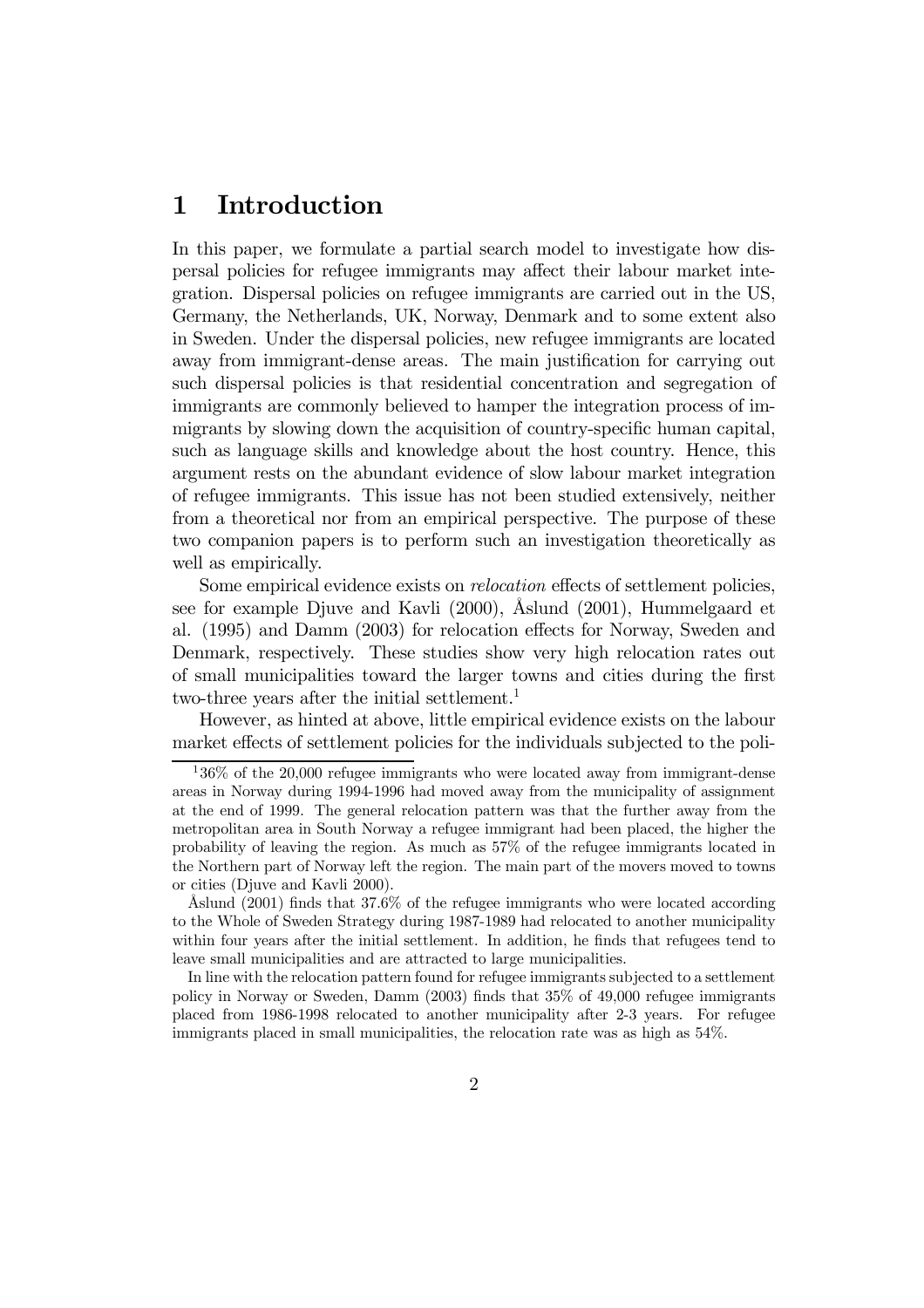cies. The study by Edin et al. (2001) on labour market effects of 'the Whole of Sweden' settlement policy is to our knowledge the only study addressing this crucial issue, which is really the criterion on which the success of dispersal policies should be judged. They find evidence that refugee immigrants dispersed according to the Whole of Sweden Strategy experienced long-run losses (measured in terms of earnings, idleness and welfare receipt) due to the dispersal policy. They also stress, however, that the secondary migration pattern actually lowers the potential long-run losses due to the policy because of the tendency for refugees to migrate out of areas where their employment prospects are bad. Specifically, their estimates suggest that the probability of being idle would have been 20 percentage points higher if refugees had stayed in the assigned municipalities rather than moved away.

In this paper, we address the issue of labour market effects and residential mobility effects of dispersal policies theoretically. Specifically, we investigate two important questions. First, we investigate how dispersal policies affect subsequent internal geographical mobility rates of refugee immigrants. Second, we look into the impacts of dispersal policies on refugee immigrants' job finding rates. Is it, for example, optimal for individuals located in less immigrant-dense areas to reject job offers until they have relocated into an immigrant-dense area?

When investigating these issues, it is important to note that job and residential search are mutually dependent activities, because both wages and the utility of living in a given location enter into an individual's utility function. Hence, both reservation values are likely to be affected by changes in the model parameters and, moreover, by the place utility offered by the initial location. In consequence, labour and residential mobility should be analysed simultaneously, even if one only wants to answer questions regarding the impact of dispersal policies on labour market integration.

A closely related literature exists, which explains job and residential moving behaviour for unemployed and employed workers in general. As noted by Van Ommeren et al. (2000), many of these studies rely on a sequential ordering of the decision to change residence or job. So individuals search either for jobs given their residence or for a new residence given their job. Examples of the former models include Sugden (1980), Simpson (1980), Van Ophem (1991), Van den Berg (1992), Rouwendal and Rietveld (1994) and Molho (2001). The latter models include Weinberg (1979), Weinberg et al. (1981), Smith and Clark (1982), Clark and Flowerdew (1982) and Pickles and Davies (1991). However, a theory which does not rely on such sequential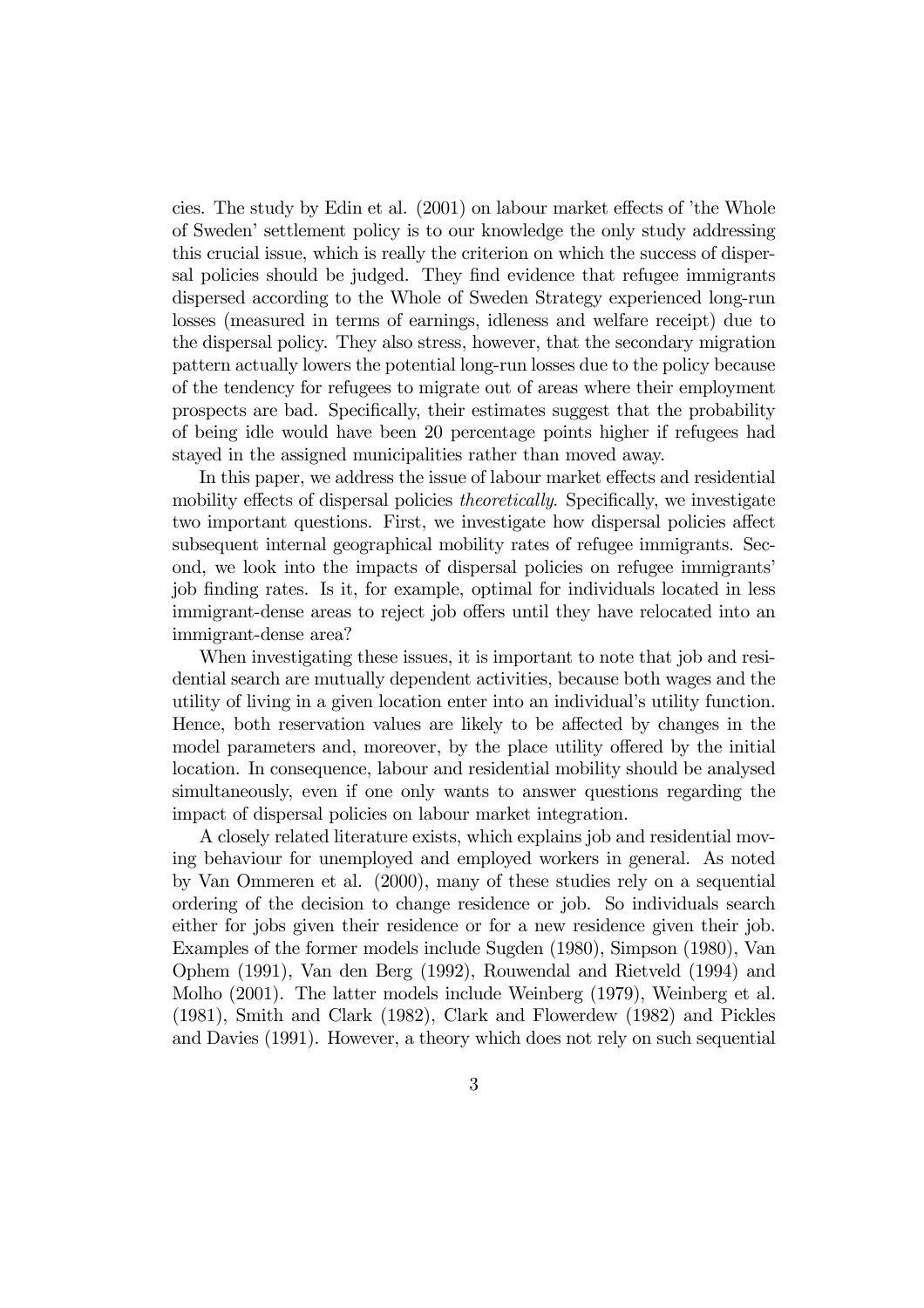ordering of the decision to change job or residence is better for understanding the interaction between the two decisions. Some models of this kind do exist. Most of them are static equilibrium models in which unexpected shocks and life-cycle changes play a key role, e.g. Weinberg (1979), Linneman and Graves (1983), Zax and Kain (1991) and Zax (1991). However, the existence of large once-only costs of moving implies that individuals are likely to exhibit forward-looking behaviour which is captured by dynamic theories such as search models. The simultaneous search model by Van Ommeren et al. (1997, 2000) has both of these attractive features.

The point of departure of the Van Ommeren et al. (1997, 2000) model is that individuals maximise life-time utility by moving through different labour market and residential location states, while taking into consideration that moving from one state to another is costly. Optimal strategies are derived both for employed and non-employed individuals giving rise to four reservation value strategies, for job moves/acceptance and residential relocation for employed and unemployed individuals, respectively. One of their main conclusions based on the search model is that the reservation wages for employed and non-employed depend on labour market characteristics as well as housing market characteristics. That is also the case for the reservation place utility. According to their model, job and residential mobility of non-employed persons are described by transition rates which are the product of offer arrival rates and the conditional probabilities of accepting an offer. Comparative static results for non-employed individuals show that the higher the current place utility, the higher are the reservation wage and reservation place utility. The interpretation of the first result is that individuals with high current place utility are more attached to their present location of residence and therefore less willing to accept a job which induces a residential move. The interpretation of the second result is straightforward, that the higher your current place utility is, the better a residence offer must be for you to accept it. In consequence, the model by Van Ommeren et al. (1997, 2000) predicts that the job-finding rate and housing mobility rate of non-employed individuals are both decreasing in current place utility.

The model by Van Ommeren et al. (1997, 2000) constitutes a good description of the interaction between job and residential mobility for native born individuals. New immigrants, however, may initially differ from individuals in the workforce by lack of information necessary for conducting e.g. job search outside a defined local labour market. Furthermore, dispersal policies aim at labour market integration of refugee immigrants within the region of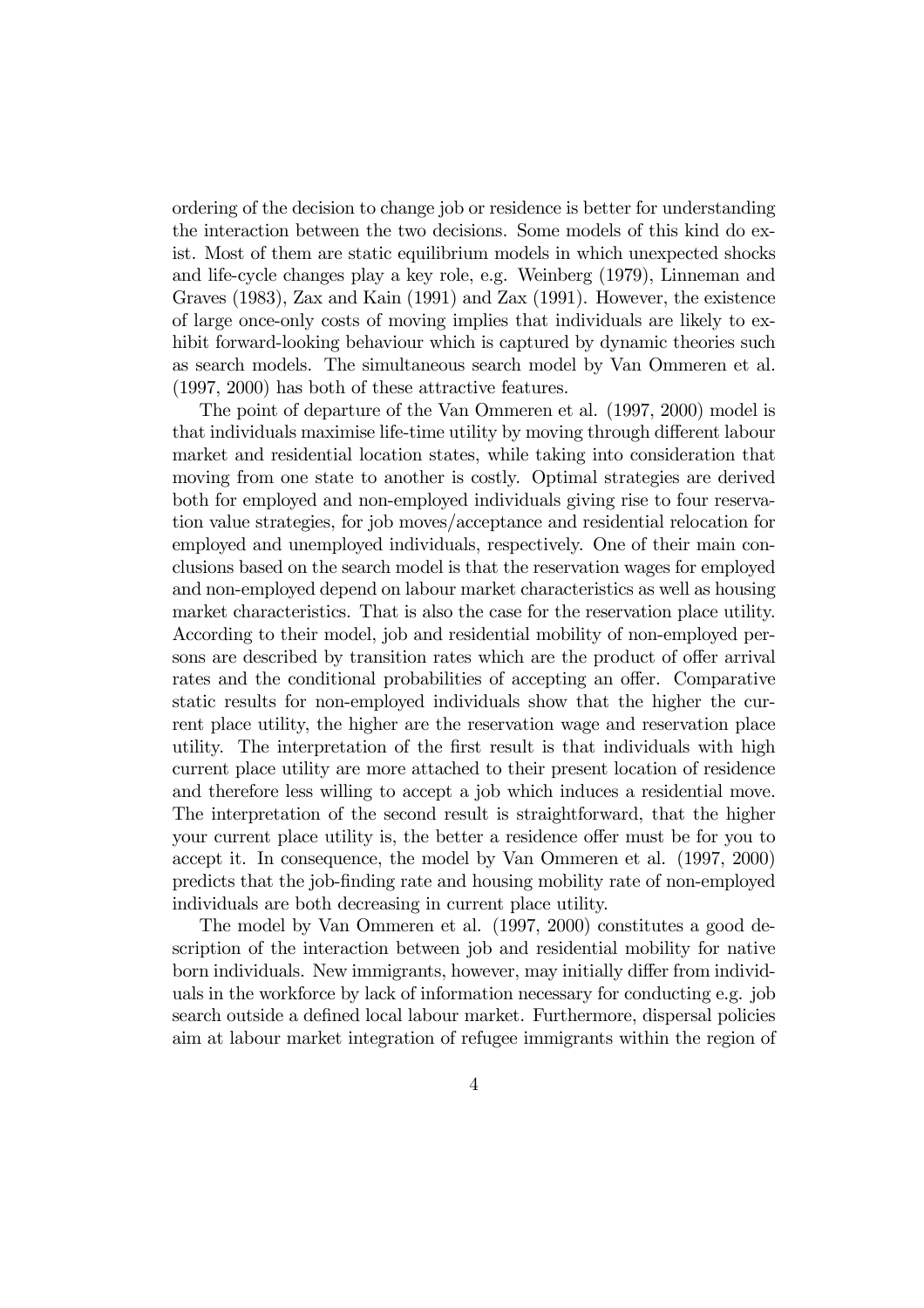assignment. For these two reasons, the distinction between the local labour market and the national labour market is important for analysis of employment effects of dispersal policies on refugee immigrants. The model by Van Ommeren et al. (1997, 2000) does not distinguish between local and national job search. The optimal search strategies for refugee immigrants may therefore be different from those described in Van Ommeren et al. (1997, 2000). To fill this theoretical gap, we formulate a simultaneous job and residence search model for refugee immigrants who are initially subject to a dispersal policy.

In our model new refugee immigrants begin searching for a job and a new residence simultaneously at the time at which they are granted asylum. First, individuals can search for new residential location instead of the location of assignment by the authorities. Second, they may search for a job locally, i.e. within commuting distance of the present residential location, and finally they may search for employment nationally, i.e. outside the local labour market. As a result of the distinction between local and national job search, commuting distance is taken into account implicitly in our model rather than explicitly as in Van Ommeren et al. (1997, 2000). Hence, we are able to set up a relatively simple model without loosing any important insights into optimal search behaviour of non-employed individuals.

Our main findings are as follows. First, the optimal search strategies are reservation strategies. Reservation wage and reservation place utility values exist at which the individual is indifferent between offer acceptance and rejection, while it is optimal for the individual to accept wage and residence offers if the value of the offer exceeds the reservation value. Hence, the optimal search behaviour of an individual is described by transition rates given as the product of the offer arrival rate and the probability of offer acceptance. Second, the reservation wage for jobs in the local labour market is lower than for a job with similar place utility in another labour market, because the latter involves costs of residential mobility. Third, comparative static results include the following results. The reservation place utility is increasing in the current place utility. In consequence, the transition rate of a non-employed individual into a new region is decreasing in the current place utility. The reservation wage for a national job is increasing in current place utility. The implication is that the transition rate of a non-employed individual into a job which requires a residential move is decreasing in current place utility. In contrast, the reservation wage for a local job is decreasing in the current place utility and, as a consequence, the transition rate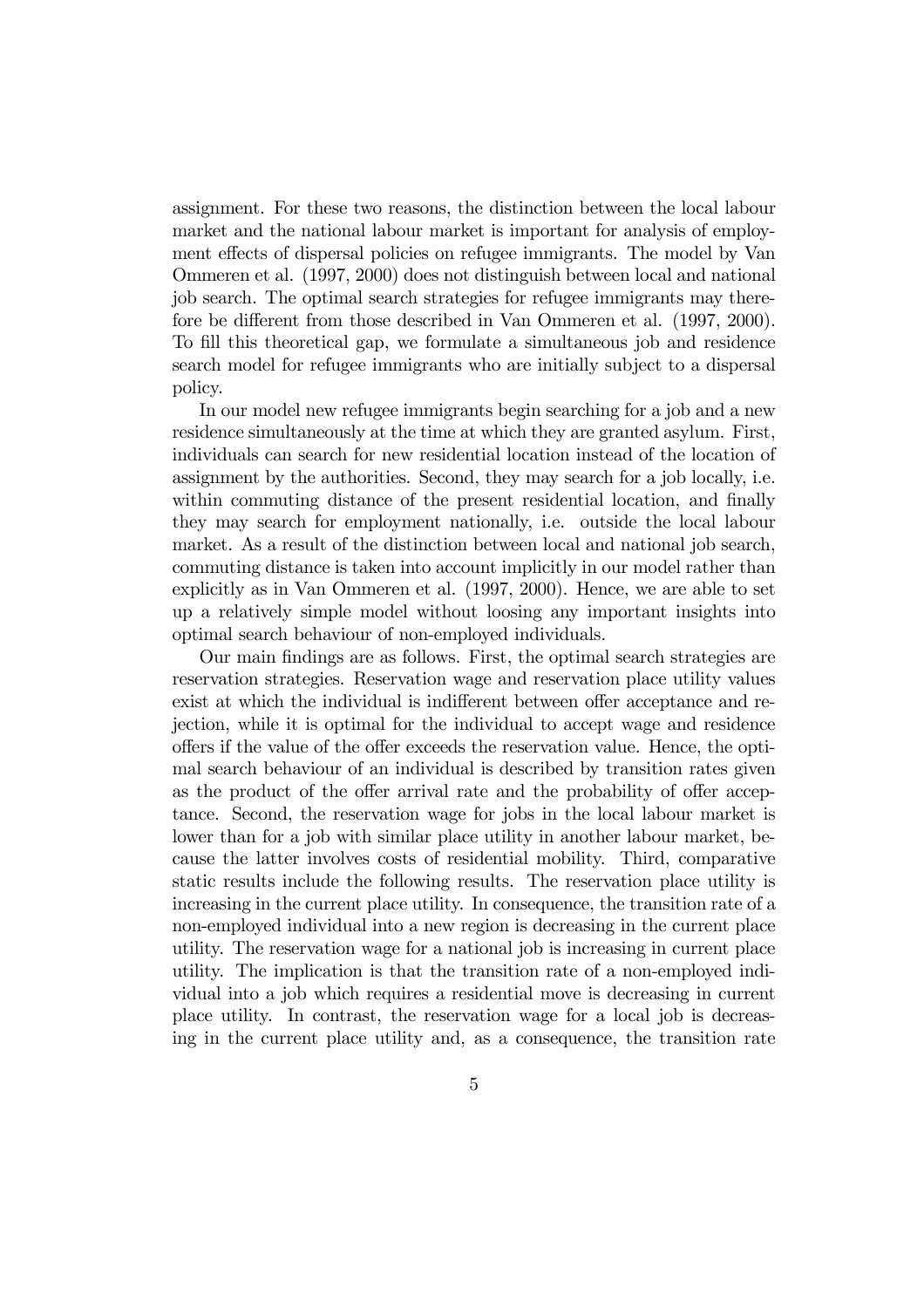into a local job is increasing in current place utility. A marginal change in current place utility on the overall transition rate from non-employment to employment, given by the sum of the transition rates into local and national jobs, therefore has an ambiguous effect. However, we argue that, in the case of the Danish labour market (and most Western European labour markets, too), the transition rate into employment is likely to be increasing in current place utility. Finally, we argue that on average a dispersal policy on refugee immigrants is likely to imply a low value of the current place utility. If so, our model predicts that dispersal policy on refugee immigrants is likely to lead to high transition rates of non-employed persons into new regions of residence, low transition rates into local employment and high transition rates into employment outside the local labour market.

The outline of the paper is as follows. The search framework of our basic theoretical model is described informally in the next section. The basic twodimensional search model is described and formally set up in Section 3. The optimal strategies are derived in Section 4. Section 5 presents comparative statics results and their implications for dispersal policies are illustrated in Section 6. Finally, Section 7 concludes.

### 2 The search framework

In this section, we will informally present a dynamic theoretical framework which describes the job and residential location search behaviour of refugee immigrants from the time they are granted asylum until they find their first job in the host country. In contrast to Van Ommeren et al. (1997, 2000), commuting distance is not modelled explicitly but instead implicitly by the distinction between local and national job search. The relationship between job and residential location search behaviour will be described from a searchtheoretical perspective.

The point of departure is that individuals face a set of alternative residential locations and a set of alternative employment opportunities. The individual examines the costs and benefits of any residential location or job offer. These costs and benefits are a function of many characteristics such as personal and household characteristics, current income and residential location characteristics. The individual maximises utility by moving through different residential location states and by changing labour market state, while taking into account once-only costs associated with changing residential lo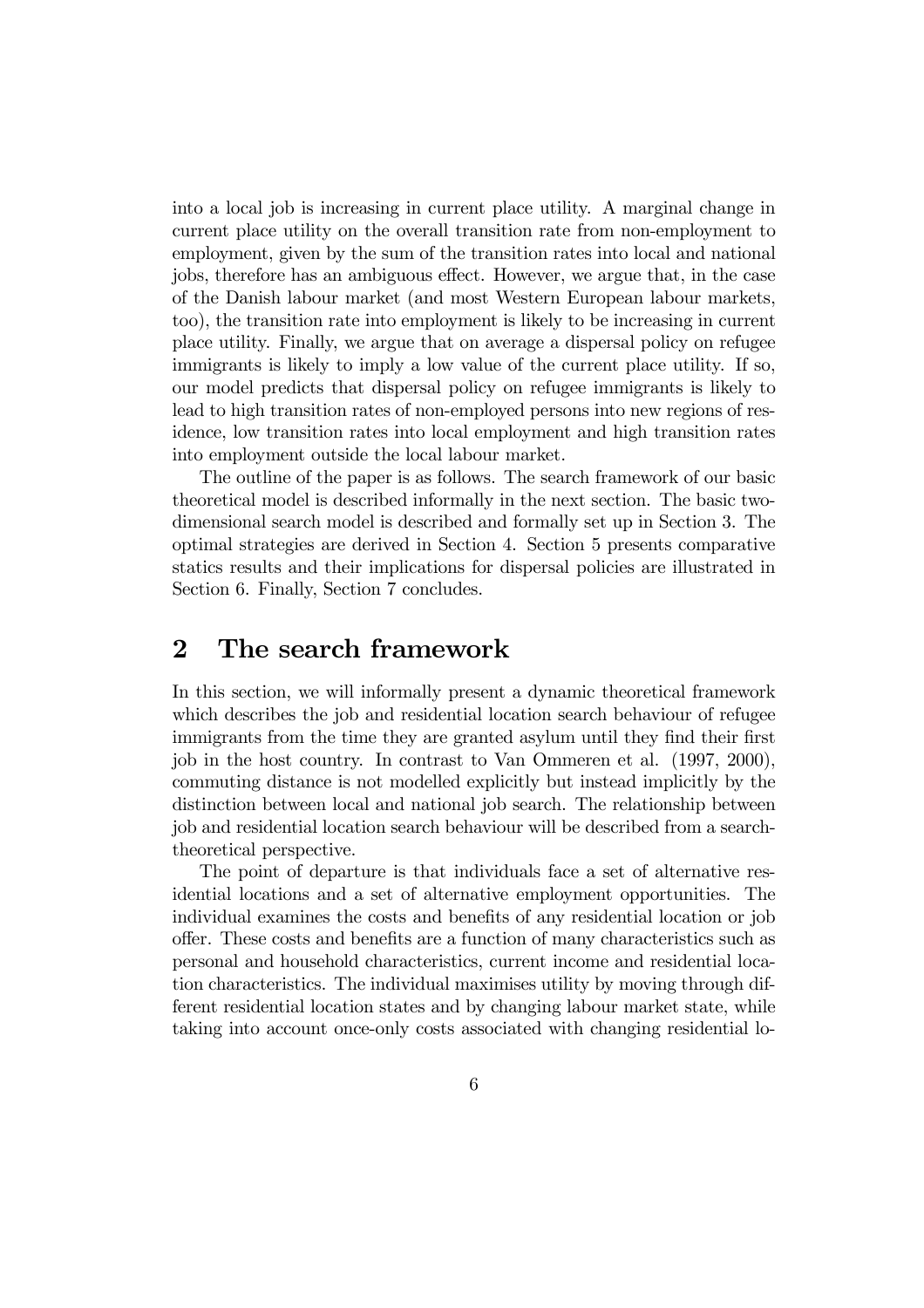cation. However, we ignore search costs. We assume that an individual is continuously engaged in search for a better residential location and in search for a job. The rates at which a job or a residence is offered, the so-called job and housing offer arrival rates, are determined by macro factors like job availability and housing supply, but also by characteristics of the individual. The job and housing offer arrival rates are assumed to be exogenous.

As a national job is a job situated outside the local labour market (i.e. outside feasible commuting distance) by assumption, the individual will have to move in order to accept such a job offer. In order to avoid further specificational complexities, we assume that a job offer in the national labour market carries with it a residential offer, that is, it is a draw from a bivariate distribution of jobs and residential offers.

In the job search literature, jobs are characterised by wages and workers are assumed to prefer higher wages (see the overview paper by Devine and Kiefer 1993). In the residential mobility literature, individuals are assumed to prefer a higher place utility to a lower place utility, where place utility is defined as the utility experienced in a certain location net of housing costs, which depend on the specific benefits of the residential location (see Wolpert 1965, Yapa et al. 1971).<sup>2</sup> We extend these standard assumptions by letting jobs be characterised by wages as well as by their geographical location relative to the current residential location: within commuting distance or not.

#### 3 Job and residence search: The model

The two-dimensional search model for refugee immigrants' search for job and residence is presented formally in this section. The model is formulated in continuous time. The point of departure is that a refugee immigrant is granted asylum and settled in a specific residential location away from immigrant-dense areas by the authorities. The individual now searches continuously for a better residential location and simultaneously searches locally and nationally for a job while receiving social assistance (SA) benefits.<sup>3</sup>

<sup>2</sup>The concept of 'place utility' was developed by Wolpert who defined it as "a positive or negative quantity, expressing respectively the individual's satisfaction or dissatisfaction with respect to that place" (Wolpert 1965, 162).

<sup>&</sup>lt;sup>3</sup>One might also consider a simpler model in which individuals can not receive social assistance if they decide to move, a situation corresponding to the three-year 'integration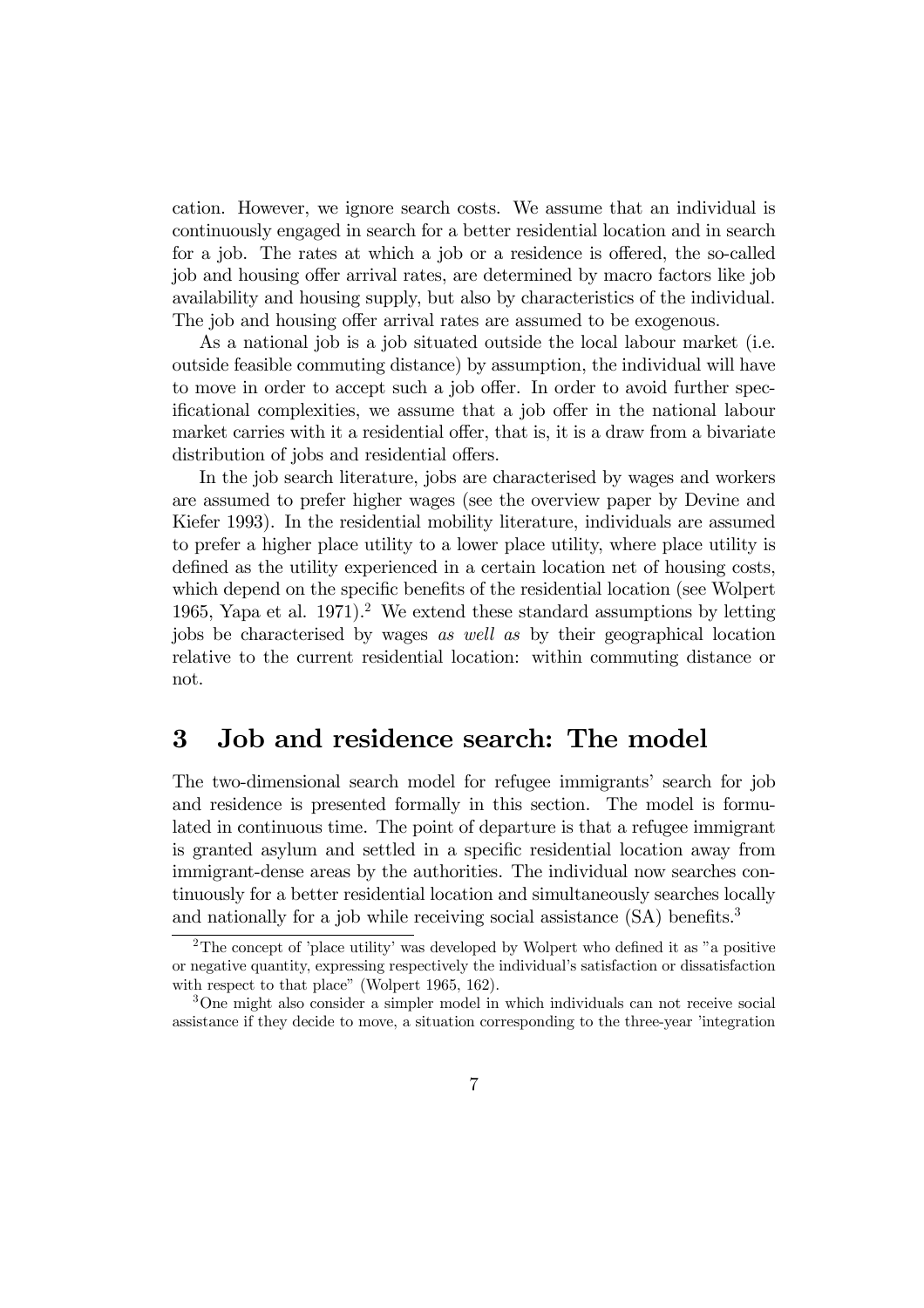Individuals derive utility from income  $y$  and place utility  $r$ . The income is SA benefits b while non-employed, and the wage  $w$  while employed. The instantaneous utility u experienced by an individual is assumed to be a linear function of  $y$  and  $r$ ,

$$
u(y,r) = y + ar \tag{1}
$$

The instantaneous utility is increasing in income and place utility, the marginal utility of income is constant over residential locations and the marginal place utility is constant over income levels. The cross-derivatives are assumed to be zero because we want to focus on the 'pure' dependencies between the reservation strategies and not on dependencies arising from interaction terms in the utility function. The individual faces once-only costs, c, of changing residence.

From the individual's point of view of, the economy consists of two labour markets, the local labour market which contains all jobs within commuting distance from the current location of residence, and the national labour market which contains all jobs in the rest of the country. We assume that job offers in both regions arrive according to a Poisson process with arrival rate  $\alpha_1$  in the local labour market and  $\alpha_2$  in the national labour market. Thus, in the real world  $\alpha_1$  will typically be much larger than  $\alpha_2$ , see e.g. the study by Munch et al. (2003). Note that a job offer in the national labour market carries with it a residential location offer, because an individual cannot work outside the local labour market without changing residence. Furthermore, individuals receive residence offers from outside the local labour market (with no associated job offers) which arrive according to a Poisson process with arrival rate  $\beta$ . The parallellity of these processes is described in Figure 1.

When a job offer is accepted, the individual is assumed to keep the job forever, i.e. no quits or layoffs occur and on-the-job search is ignored as well. Job offers, therefore, stop arriving once a job offer is accepted. Moreover, once a job is accepted, the individual also stops searching for a new residence and thus settles down forever. We assume further that recall of offers is not allowed.

A residence offer is entirely characterised by the place utility r and place

period' prevailing in Denmark since 1999. One might also consider formulating the full model with a three-year 'mobility restraint'. However, this model is non-stationary, and two-dimensional non-stationary search theory is complex. Hence, for the moment, we will abstract from such considerations and look at a stationary environment.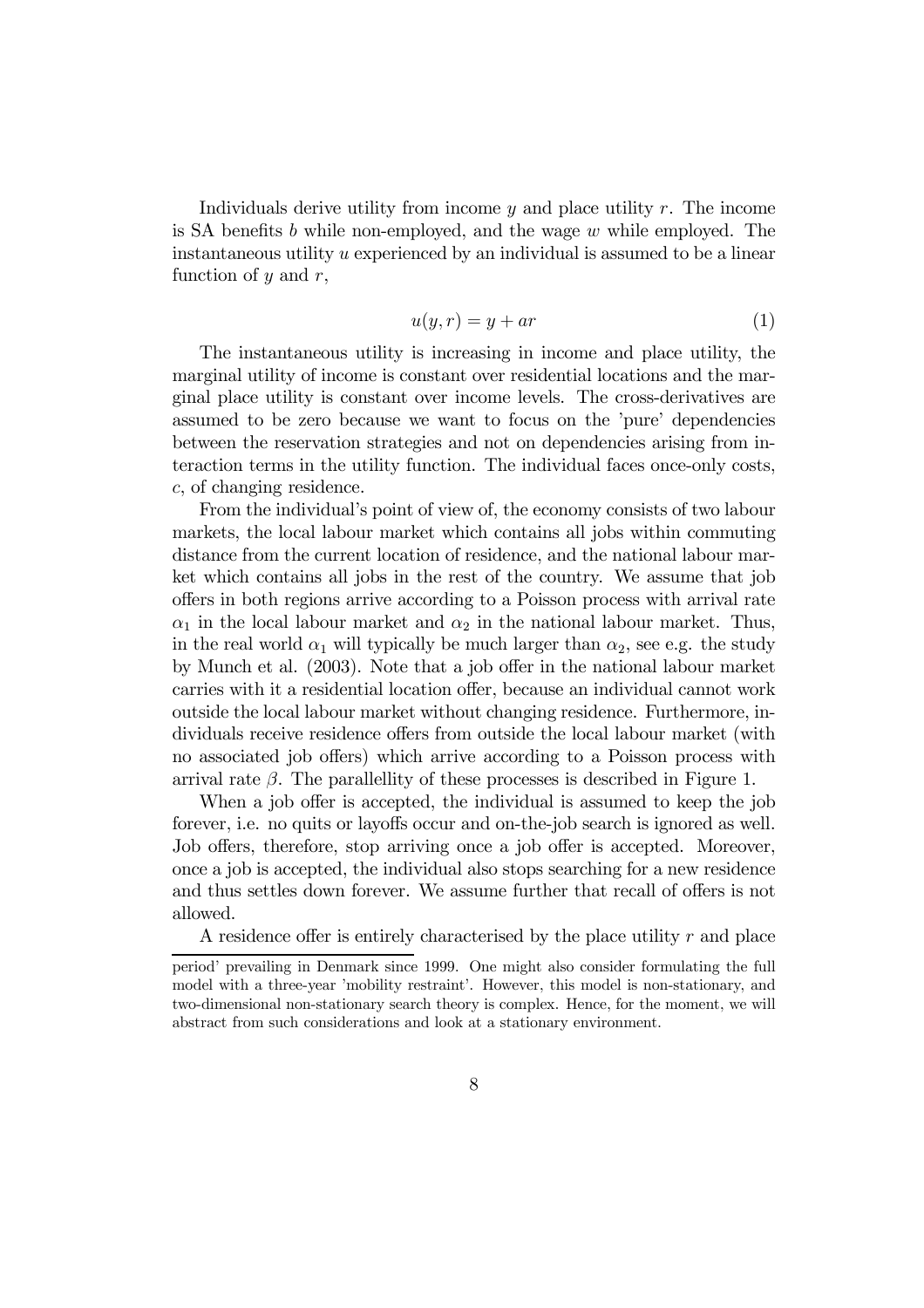Figure 1: Description of simultaneous search processes



utility offers are random draws from a marginal distribution with CDF  $F_r(r)$ . A job is characterised by the wage w and by its location. Local job offers are random draws from the distribution with CDF  $F_w(w)$ . National job offers are random draws from the joint wage and place utility distribution  $F_{w,r}(w, r)$ . We assume that  $w$  and  $r$  can take only non-negative values. The suprema of w and r are denoted as  $\bar{w}$  and  $\bar{r}$ , respectively. Moreover, for simplicity we assume that  $f_{w,r}(w,r) = f_w(w) f_r(r)$ . Finally, the future is discounted at rate  $\rho$ .

Note that the model is stationary. The value of being unemployed is the discounted expected lifetime utility derived from income flows (wages or SA benefits) and current place utilities, denoted by the value function  $V(r_0)$ , where  $r_0$  denotes the place utility at the initial (exogenous) location. Note that under the assumption of random initial location, which is basically what the dispersal policy conducted in Denmark aspires  $at<sub>1</sub><sup>4</sup>$  the initial place utility is a random draw from  $F_r(r)$ . The flow value of being non-employed with initial place utility  $r_0$  is<sup>5</sup>

<sup>4</sup>Damm and Rosholm (2003) show that these aspirations are basically met, as the initial distribution of refugee immigrants almost mirrors that of the native Danes.

<sup>&</sup>lt;sup>5</sup>See the Appendix for the derivation of this equation.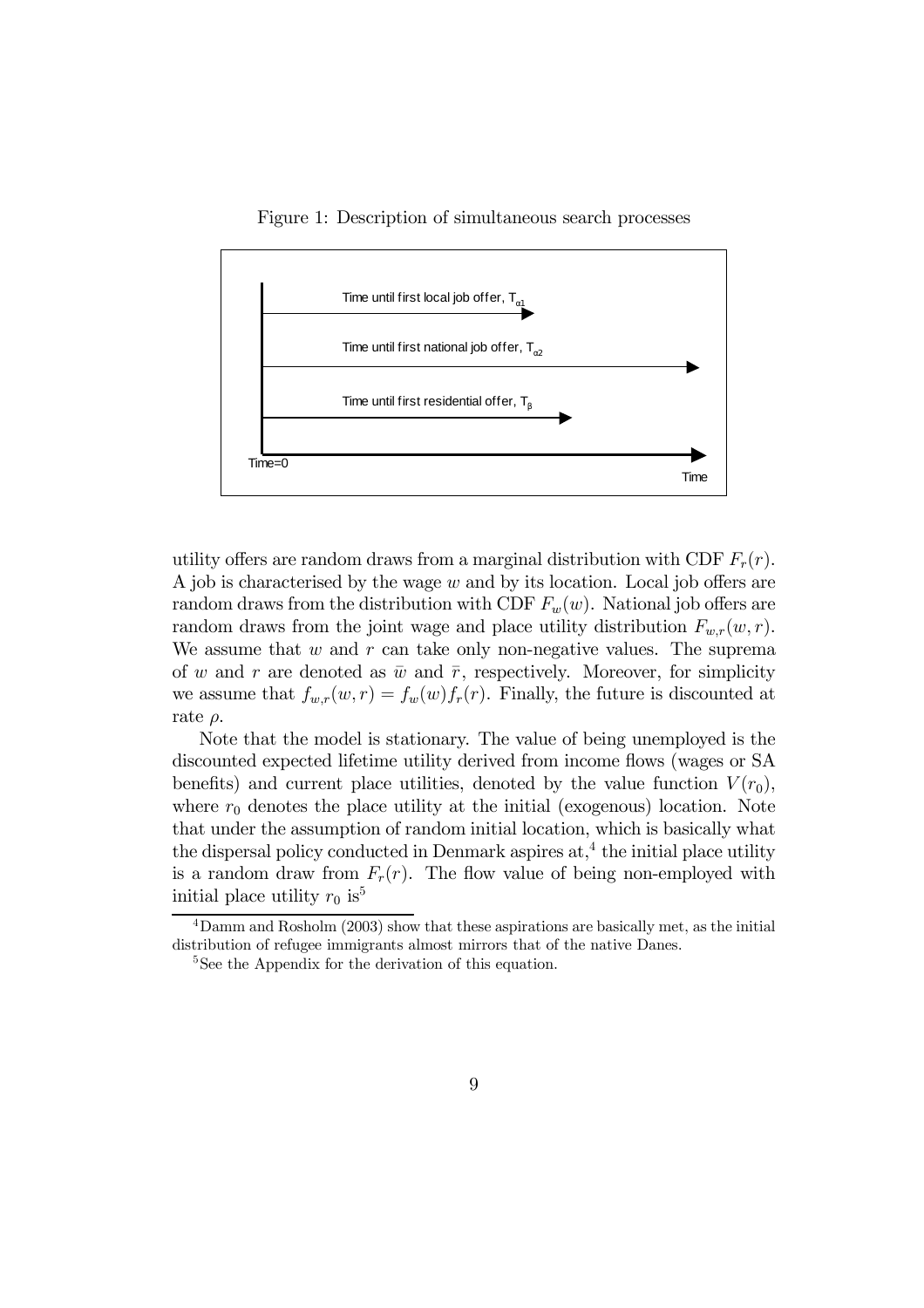$$
\rho V(r_0) = b + ar_0 + \alpha_1 E_w \max [0, W(w, r_0) - V(r_0)]
$$
  
+
$$
\alpha_2 E_{w,r} \max [0, W(w, r) - c - V(r_0)]
$$
  
+
$$
\beta E_r \max [0, V(r) - c - V(r_0)].
$$
\n(2)

where the expectation operator takes expectations with respect to the distribution of the subscripted variable.

The interpretation of the asset equation 2 is as follows. The flow value of being non-nemployed is equal to the sum of four components:

- 1. The instantaneous utility of the current income and residence.
- 2. The expected surplus of a local job offer times the rate at which local job offers arrive. This is also denoted the option value of local job search.
- 3. The expected surplus of a national job (and residential) offer times the rate at which national job offers occur. Denote this the option value of national job search.
- 4. The expected surplus of a residential offer times the rate at which residence offers arrive. Denote this the option value of residential search.

The flow value of being non-employed can be shown to be increasing in the current place utility.<sup>6</sup> The intuition is that the higher the current place utility, the higher is the instantaneous place utility and the option value of local job search.

The value of being employed,  $W(w, r)$ , in a job offering wage w and place utility r is equal to the discounted value of the instantaneous utility of receiving wage  $w$  and place utility  $r$  forever,

$$
W(w,r) = \frac{w+ar}{\rho},\tag{3}
$$

since we have assumed that once accepted, a job is kept forever and that an individual therefore stops searching for a new residential location, once he has accepted a job. Obviously, the value of being employed is increasing in the wage offered in the accepted job.

With these specifications of the value functions, we can proceed to characterize the optimal strategies of non-employed refugee immigrants.

<sup>&</sup>lt;sup>6</sup>See the Appendix for the derivation of  $\frac{\partial V(r_0)}{\partial r_0}$ .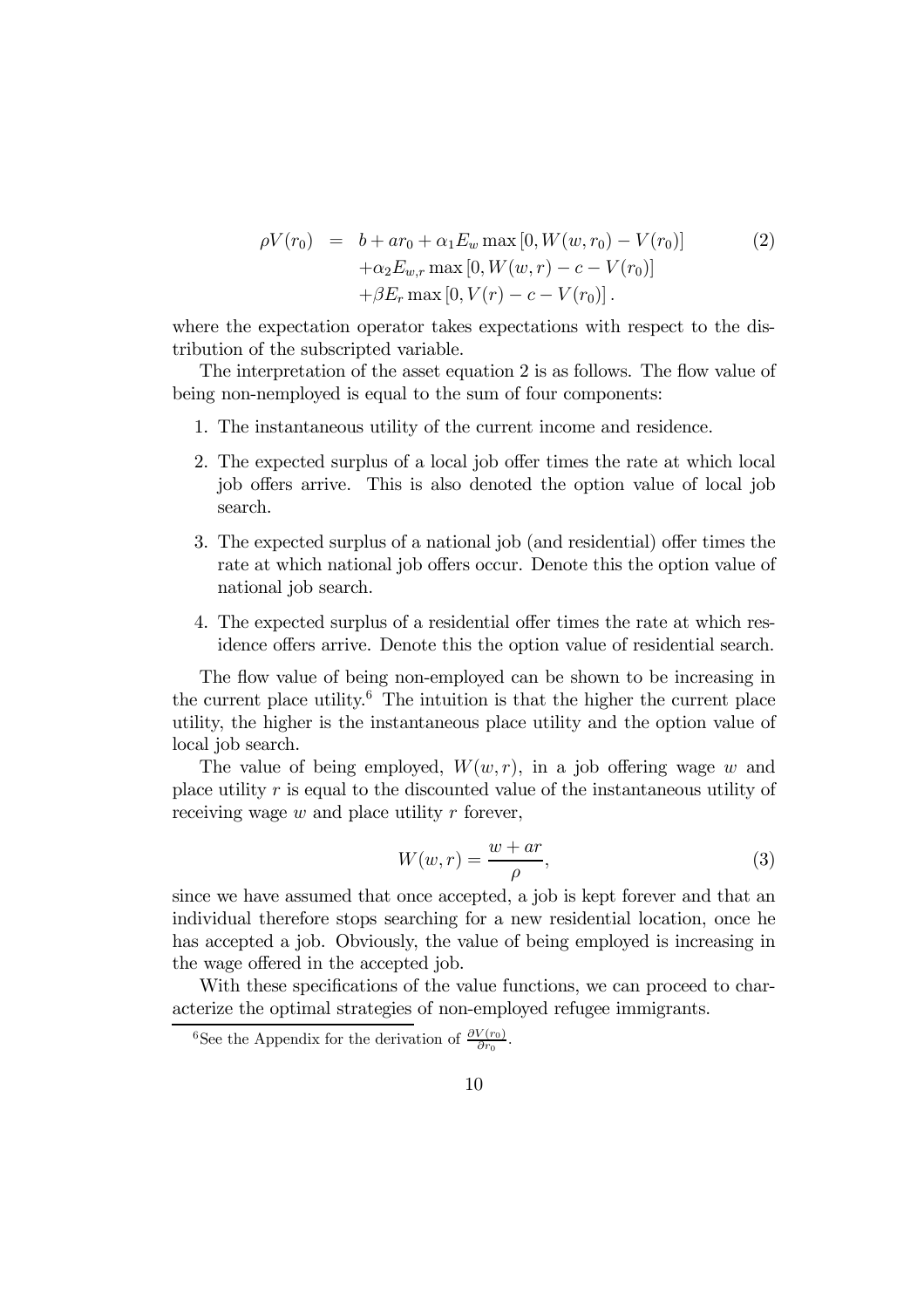### 4 Optimal strategies

In this section, we first derive the optimal strategies when receiving a job or residence offer.

The assumptions that  $b < \overline{w}$ , that the instantaneous utility function is linear in its arguments and that  $\alpha_1, \alpha_2, \beta, \rho > 0$  ensure the existence of reservation values  $w^*(r_0)$ ,  $\left\{ R_{w|r}(r_0) \right\}$  and  $r^*(r_0)$ .  $w^*(r_0)$  is the reservation wage for local jobs, and  $\{R_{w|r}(r_0)\}\$  is a set of reservation wages for jobs outside the commuting area. These are conditional on the current place utility,  $r_0$ , but also on the place utility associated with the job offer, that is, there is a distribution of reservation wages over associated place utilities. Finally,  $r^*(r_0)$  is the reservation place utility for residence offers. In the rest of the paper, the dependence of the reservation values on current reservation place utility is suppressed for notational simplicity.7

The decision rules for an unemployed individual are then simply the reservation strategies described below:

- Given a local job offer of wage  $w$  and given the current place utility  $r_0$ , it is optimal to accept the local job offer if  $w>w^*$ , i.e. the wage level at which an unemployed individual is indifferent between taking the job and remaining unemployed.
- Given a national job offer of wage  $w$  and place utility  $r$ , and given the current place utility  $r_0$  it is optimal for an unemployed individual to accept the national job offer if  $w > R_{w|r}$ .
- Given a residential offer of r and given the current place utility of  $r_0$ , it is optimal for an unemployed individual to accept the residential offer if  $r>r^*$ .

These reservation strategies imply that job and residential mobility of non-employed persons are described by transition rates which are the product of the offer arrival rate and the probability of accepting an offer (conditional on receiving one).

Let  $h_u^l$  denote the transition rate into a local job. It is given by the product of the local job offer arrival rate and the probability of accepting an offer

<sup>7</sup>See the Appendix for the proof of existence of reservation values strategies.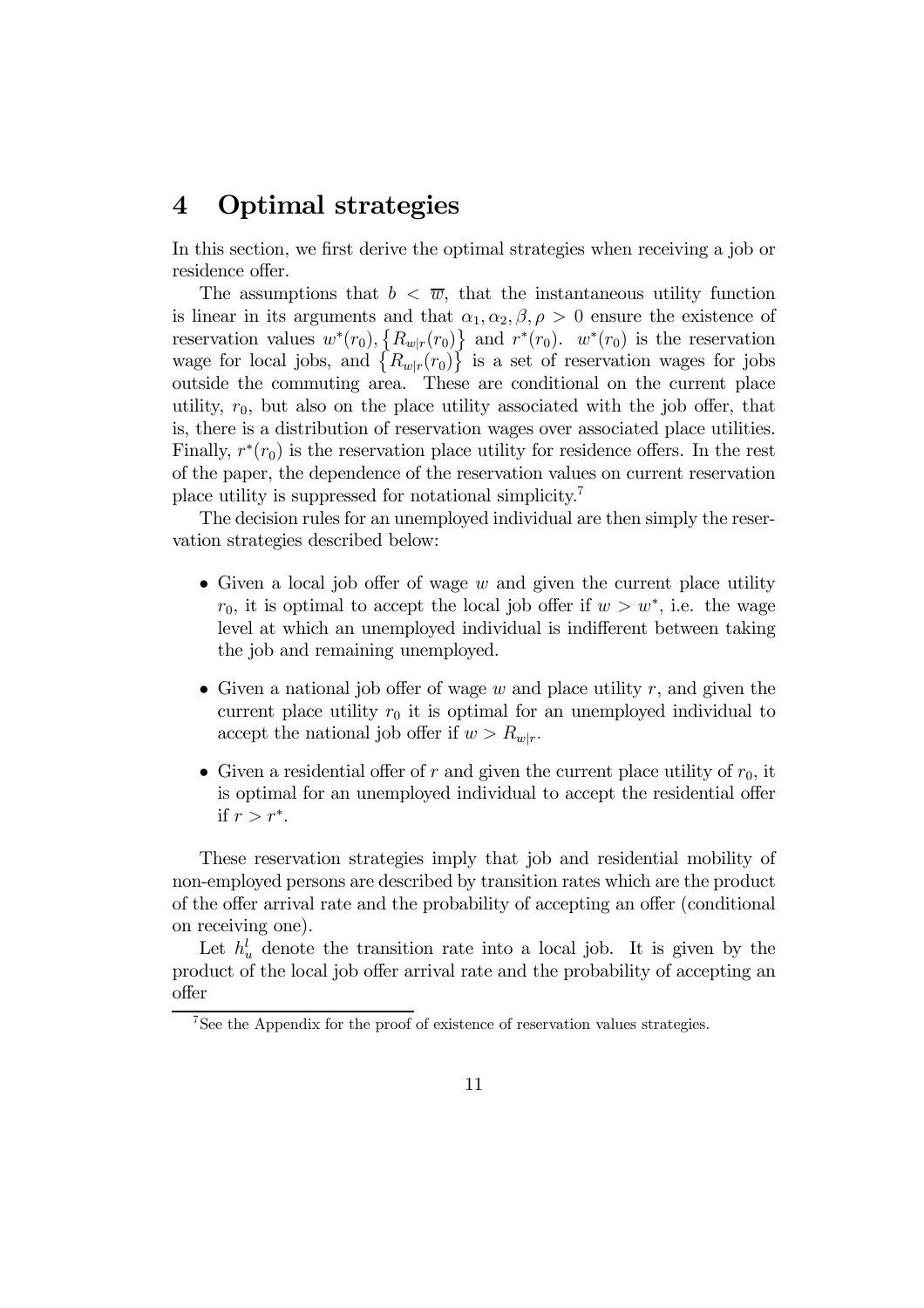$$
h_u^l = \alpha_1 \left[ 1 - F_w(w^*) \right] \tag{4}
$$

Similarly, let  $h_u^n$  denote the transition rate into a national job. It is given analogously, by the product of the national job offer arrival rate and the probability of accepting an offer

$$
h_u^n = \alpha_2 \left[ 1 - F_w(R_{w|r}) \right] \tag{5}
$$

The transition rate out of non-nemployment into employment,  $h_u$ , is the sum of the local job finding rate and the national job finding rate

$$
h_u = h_u^l + h_u^n \tag{6}
$$

Finally, the transition rate into a new region of a still non-employed person, denoted  $h_r$ , is given by the product of the residence offer arrival rate and the probability of offer acceptance

$$
h_r = \beta \left[ 1 - F_r(r^*) \right] \tag{7}
$$

Exploiting the reservation value properties, elaborating further on the value function equations using integration by parts allows us to rewrite the asset equation as

$$
\rho V(r_0) = b + ar_0 + \frac{\alpha_1}{\rho} \int_{w^*}^{\overline{w}} [1 - F_w(w)] dw
$$
  
+ 
$$
\frac{\alpha_2}{\rho} \int_0^{\overline{r}} \int_{R_{w|r}}^{\overline{w}} [1 - F_w(w)] dw dF_r(r)
$$
  
+ 
$$
\beta \int_{r^*}^{\overline{r}} \partial V(r) / \partial r \cdot [1 - F_r(r)] dr
$$
 (8)

Being employed at the reservation wage in the local labour market yields flow value

$$
\rho W(w^*,r_0)=w^*+ar_0
$$

At this reservation wage, the non-employed individual is indifferent between continuing search and accepting the offered job, i.e.  $W(w^*, r_0) = V(r_0)$ . These equations above imply that the reservation wage for local jobs is given by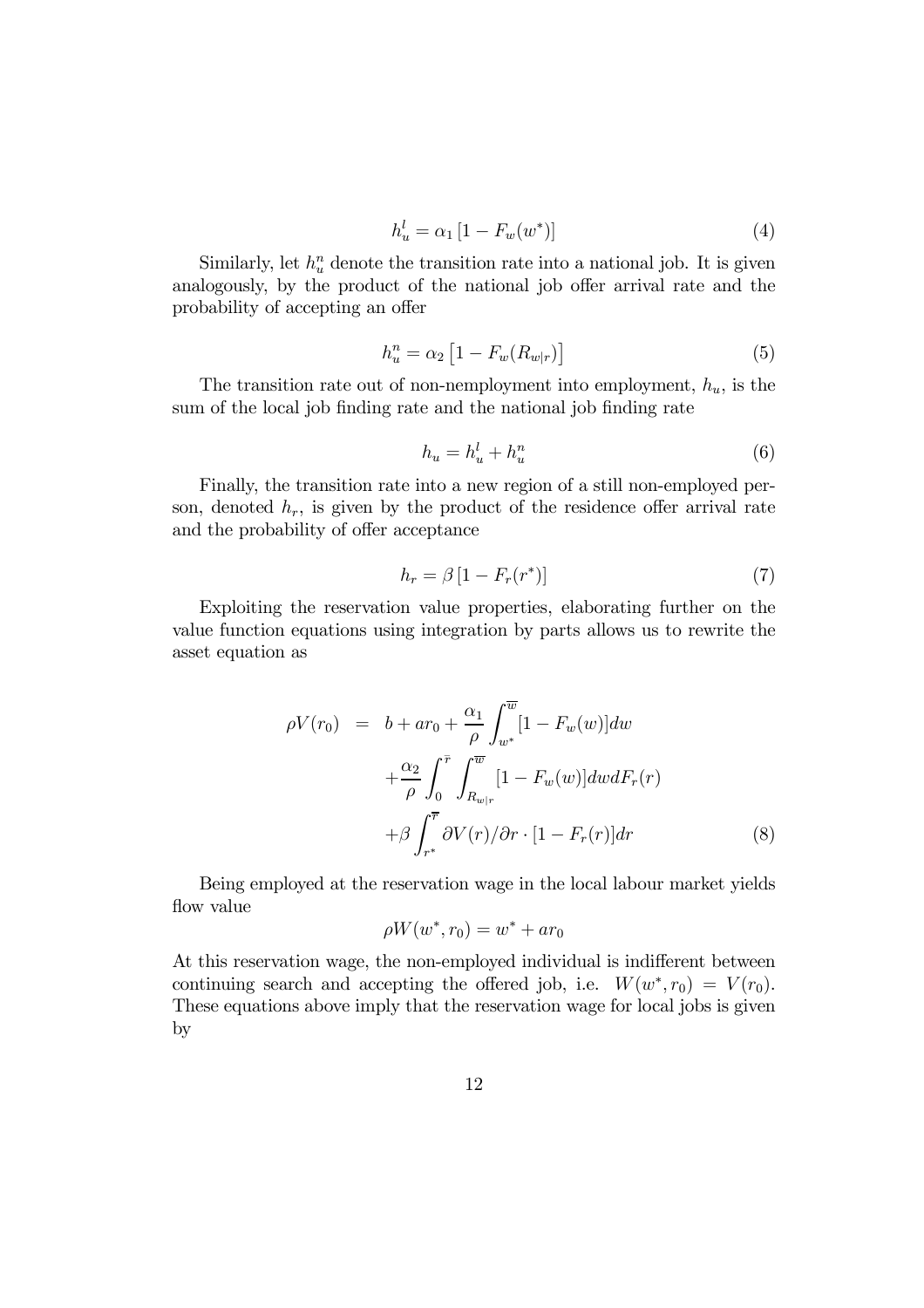$$
w^* = \varrho V(r_0) - ar_0 \tag{9}
$$

The reservation wage for a national job in a location offering the same place utility as the current is - by the same line of argument - given by

$$
R_{w|r_0} = \varrho V(r_0) + \varrho c - ar_0 \tag{10}
$$

Therefore, we get the result that

$$
R_{w|r_0} - w^* = \varrho c > 0 \tag{11}
$$

This result is quite intuitive: The reservation wage for a job which requires a residential move to a location offering the exact same place utility as the current place utility exceeds the reservation wage for local jobs by the flow value of the once-only costs of moving,  $\rho c$ .

If instead you receive a national job offer in a location offering place utility  $r \neq r_0$ 

$$
R_{w|r} = \varrho V(r_0) + \varrho c - ar \tag{12}
$$

Therefore,

$$
R_{w|r} - R_{w|r_0} = a(r_0 - r)
$$
\n(13)

This expression is obviously positive for  $r < r_0$  and negative otherwise. So the reservation wage for national job offers is negatively related to the associated place utility. This may seem counterintuitive at first, but follows straightforwardly from a result derived below, stating that the reservation wage for local jobs is negatively related to the current place utility. The intuition of the result will be outlined below.

Furthermore,

$$
R_{w|r} - w^* = a(r_0 - r) + \varrho c \tag{14}
$$

which is unambigously positive for  $r < r_0 + \frac{\rho c}{a}$ , and negative otherwise.

### 5 Comparative statics

We now present some comparative statics results many of which are useful for the analysis of the implications of dispersal policies. Formal proofs of the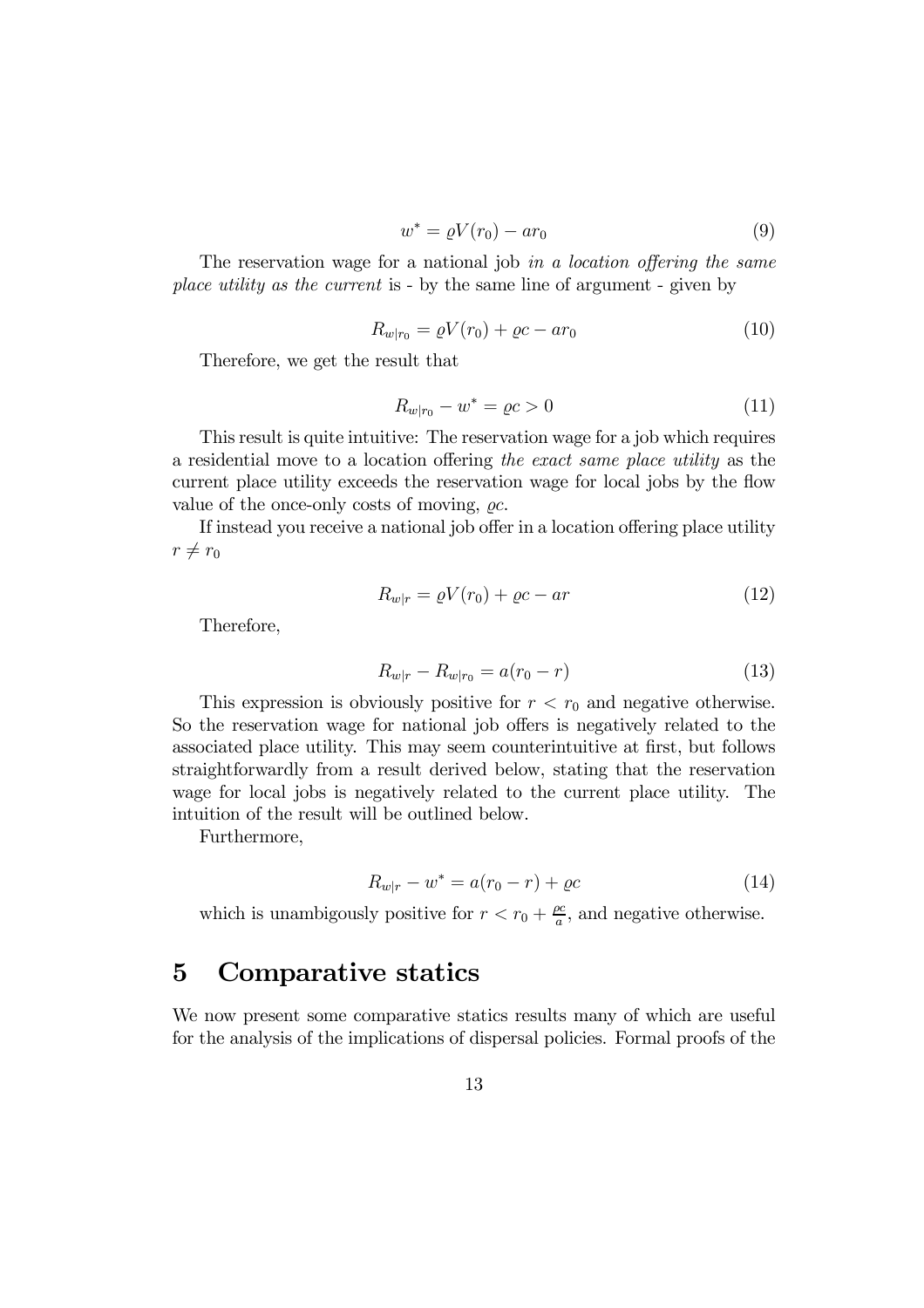following comparative statics propositions are given in the Appendix.

PROPOSITION 1.  $r^*$  is increasing in  $r_0$ .

The proposition states that the reservation place utility is increasing in the current place utility. The result follows from the definition of the reservation place utility and the fact that the value of being non-employed is increasing in the current place utility. The intuition is straightforward. The higher current place utility, the better must a residence offer be for an individual to accept it. Thus, living in a location which offers a low place utility implies a low reservation place utility and consequently a high transition rate into a new region of residence,  $h_r$ .

Corollary. The reservation place utility exceeds the current place utility.

The reason is that an individual has to be compensated for the once-only costs of moving.

PROPOSITION 2.  $R_{w|r}$  is increasing in  $r_0$ , while w<sup>\*</sup> is decreasing in  $r_0$ .

This proposition states that the reservation wage for a job outside the local labour market is increasing in current place utility while the reservation wage for a local job is decreasing in the current place utility. Thus, living in a place which offers a low place utility implies a low reservation wage for jobs involving a residential move and consequently a high transition rate into such jobs,  $h_u^n$ . The intuition for the result is that the lower current place utility, the less attached is an individual to his current residential location, and consequently, for a given place utility offer  $r$ , the lower will the wage offers from outside the local labour market have to be to attract him the job.

Turning to the second result, an increase in the current place utility decreases the reservation wage for local jobs, because the option value of receiving a national job offer and of receiving a residential offer both decline. Thus, living in a place which yields low place utility implies that an individual must be 'compensated' for the low place utility by a high wage. Therefore, the individual will set a high reservation wage in the local job market and consequently have a low local job finding rate,  $h_u^l$ . A better local wage offer is needed to compensate the individual for the foregone option value from national job search and residential search.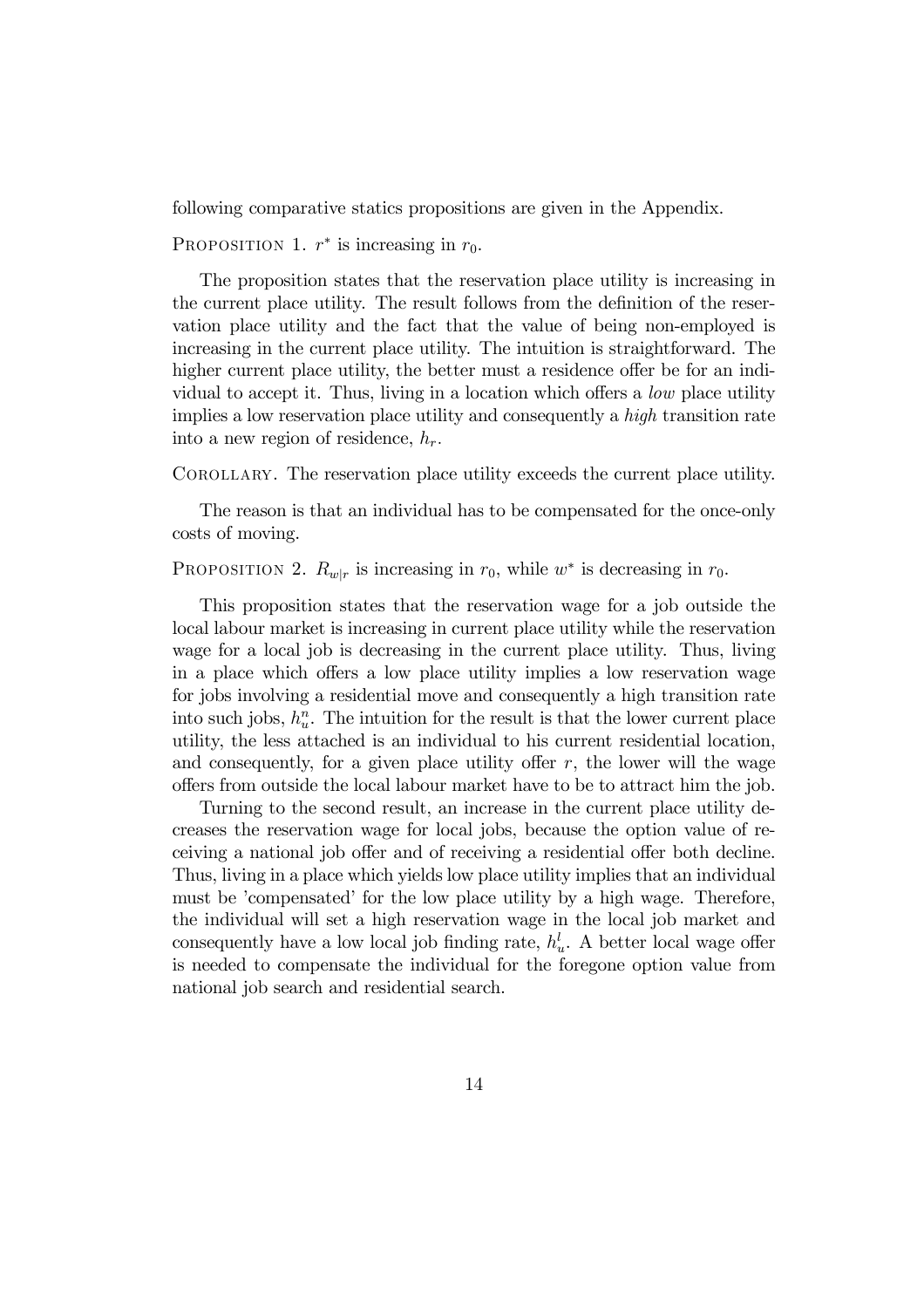PROPOSITION 3.

$$
\frac{\partial h_u}{\partial r_0} > 0 \text{ iff}
$$
\n
$$
\frac{\alpha_1 f_w(w^*)}{1 + \frac{\alpha_1}{\rho} [1 - F_w(w^*)]} > \frac{\alpha_2 f_w(R_{w|r})}{\frac{\alpha_2}{\rho} \int_0^{\overline{r}} [1 - F_w(R_{w|r})] dF_r(r) + \frac{\beta}{\rho} [1 - F_r(r^*)]}
$$

The proposition states that the transition rate into employment is increasing in current place utility, if the increase in the transition rate into local jobs, resulting from the decline in the local job reservation wage, w∗, exceeds the decline in the transition rate into jobs outside the local labour market, resulting from the increase in the national job reservation wage,  $R_{w|r}$ . In the case of the Danish labour market, this derivative is likely to be positive, as the transition rate into local jobs is close to 100 times larger than the transition rate into jobs outside the local labour market. Hence, we would expect the impact on the local job reservation wage to dominate.

Looking at another parameter which is of importance for dispersal policies, namely the arrival rate of local job offers, we find the following results. PROPOSITION 4.  $w^*$  is increasing in  $\alpha_1$  and  $R_{w|r}$  is increasing in  $\alpha_1$ .

The proposition states that the reservation wage for local jobs and the reservation wage for national jobs are increasing in the local job offer arrival rate. This is a standard result, and it simply reflects that with more job offers, searching agents will become more picky.

Similarly, it is an equally well-known result that if the wage offer distribution is log-concave, the increase in the local job offer arrival rate leads to an increase in the transition rate into jobs in the local labour market (the direct effect of an increase in the offer arrival rate dominates the effect of the increase in the reservation wage). However, the transition rate into jobs in the national labour market unambiguously declines. The overall impact on the transition rate from non-employment to employment then depends on the relative size of the two effects. Once again, given the relative sizes of these two hazard rates in most countries, our maintained hypothesis will be that the overall job finding rate is increasing in the local job offer arrival rate.

Comparative static results for  $\alpha_2$  are derived analogously to the results for  $\alpha_1$ . The results are as follows.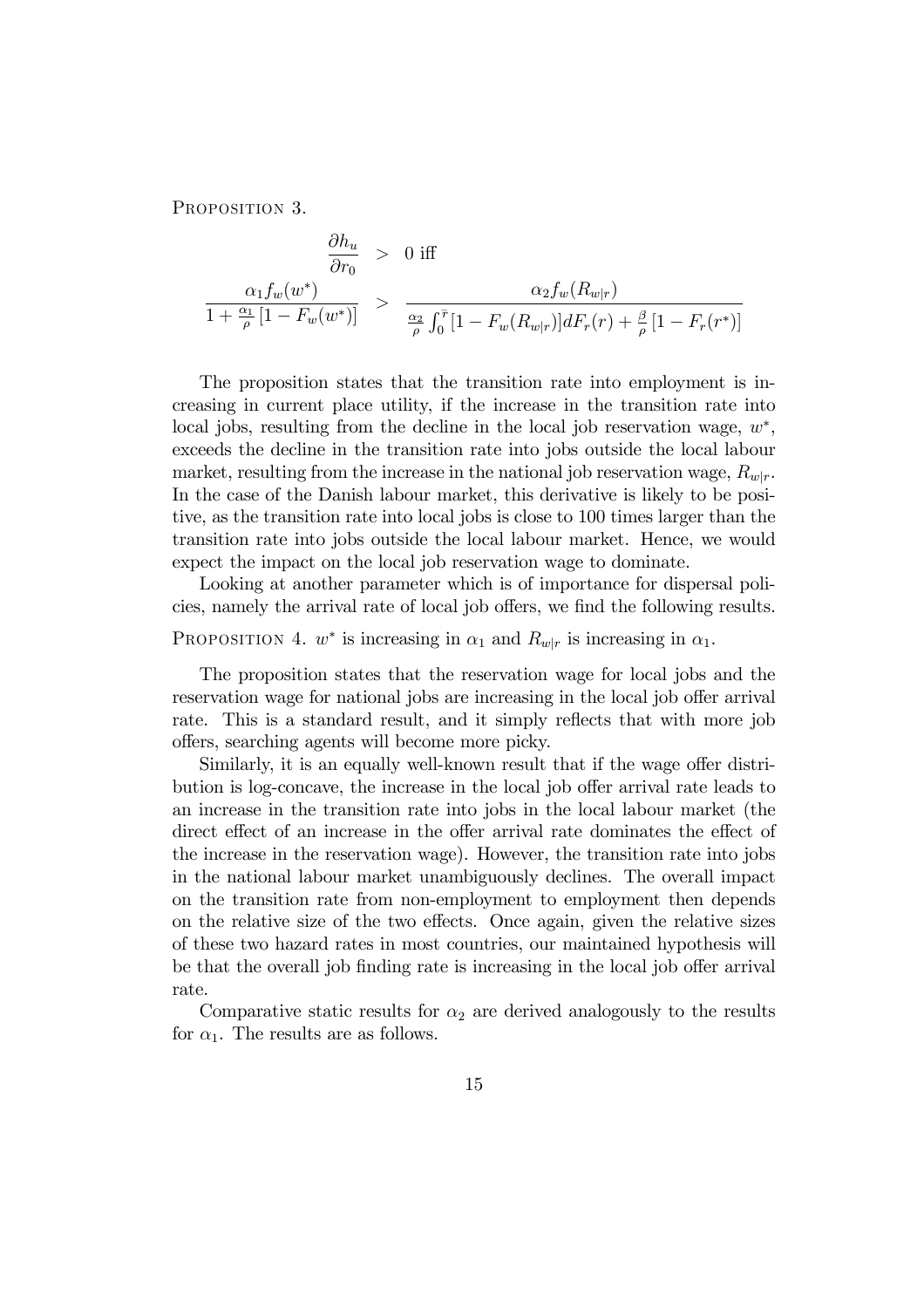PROPOSITION 5.  $w^*$  is increasing in  $\alpha_2$  and  $R_{w|r}$  is increasing in  $\alpha_2$ .

The proposition states that the reservation wage for local jobs and the reservation wage for national jobs are increasing in the national job offer arrival rate. Again this result reflects that with more job offers, non-employed agents will become more picky. The transition rate into local jobs unambiguously decreases. The transition rate into jobs in the national labour market will increase, given that the wage offer distribution is log-concave, because then the direct effect of an increase in the offer arrival rate dominates the effect of the increase in the reservation wage. However, given the relative sizes of these two hazard rates in most countries, one could easily find that the overall job finding rate decreases if the national job offer arrival rate increases. In any event,  $\alpha_2$  is - as we have already mentioned a couple of times - small relative to  $\alpha_1$ , and so any effect of its change is likely to be fairly small, too.

An increase in the local job offer arrival rate has an ambiguous effect on the reservation place utility. Proposition 6 states that an increase in the local job offer arrival rate will lead to an increase in the reservation place utility if the following condition is met.

PROPOSITION 6.

$$
\frac{\partial r^*}{\partial \alpha_1} > 0 \text{ iff}
$$
\n
$$
0 < -\int_{w^*(r^*)}^{w^*(r_0)} [1 - F_w(w)] dw
$$
\n
$$
-\alpha_1 \frac{\partial w^*}{\partial \alpha_1} ([1 - F_w(w^*(r_0))] - [1 - F_w(w^*(r^*))])
$$
\n
$$
+\alpha_2 \frac{\partial R_{w|r}}{\partial \alpha_1} \int_0^{\overline{r}} \left( [1 - F_w(R_{w|r}(r^*))] - [1 - F_w(R_{w|r}(r_0))] \right) dF_r(r)
$$

To interpret the condition, note the following. The first two terms in the inequality capture the total effect of a change in local job offer arrival rate on the change in the option value of local job search due to a change in current place utility from  $r_0$  to  $r^*$ . The first term is negative, while the latter is positive. Hence, the sign of the total effect on the change in option value of local job search is ambiguous. The third, and last, term in the inequality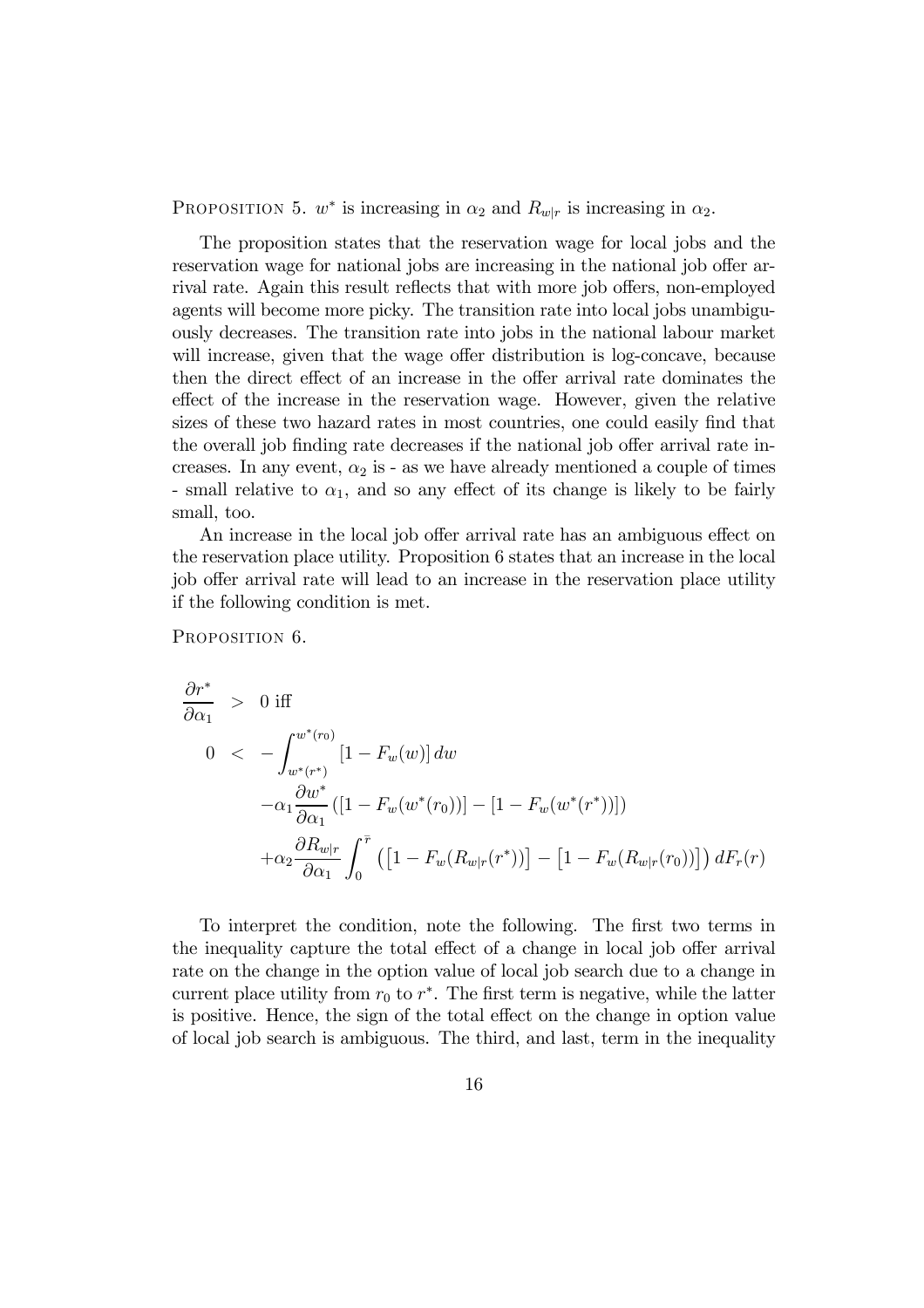captures the effect of a change in local job offer arrival rate on the change in option value from national job search due to a change in current place utility from  $r_0$  to  $r^*$ . The term is negative. Therefore, for the reservation place utility to be increasing in the local job offer arrival rate, the second term in the inequality has to be large enough to more than compensate for the two negative terms. Therefore, the interpretation of the condition is that the reservation place utility is increasing in the local job offer arrival rate, if a higher local offer arrival rate means a larger option value of local job search that exceeds the loss in option value from national job search. If so, the individual becomes less inclined to move when the local job offer arrival rate increases.

Similarly, an increase in the national job offer arrival rate has an ambiguous effect on the reservation place utility.

PROPOSITION 7.

$$
\frac{\partial r^*}{\partial \alpha_2} > 0 \text{ if}
$$
\n
$$
0 < -\alpha_1 \frac{\partial w^*}{\partial \alpha_2} ([1 - F_w(w^*(r_0))] - [1 - F_w(w^*(r^*))])
$$
\n
$$
+ \int_0^{\bar{r}} \int_{R_{w|r}(r_0)}^{R_{w|r}(r^*)} [1 - F_w(w)] dw dF_r(r)
$$
\n
$$
+ \alpha_2 \frac{\partial R_{w|r}}{\partial \alpha_2} \int_0^{\bar{r}} \left( \left[ 1 - F_w(R_{w|r}(r^*)) \right] - \left[ 1 - F_w(R_{w|r}(r_0)) \right] \right) dF_r(r)
$$

The interpretation of the proposition is that the reservation place utility is increasing in the national job offer arrival rate, if the potential loss in the option value from national job search due to a higher national job offer arrival rate (the net effect of the two latter terms in the inequality) is more than compensated by the gain in the option value from local job search due to a higher national job offer arrival rate (the first term in the inequality).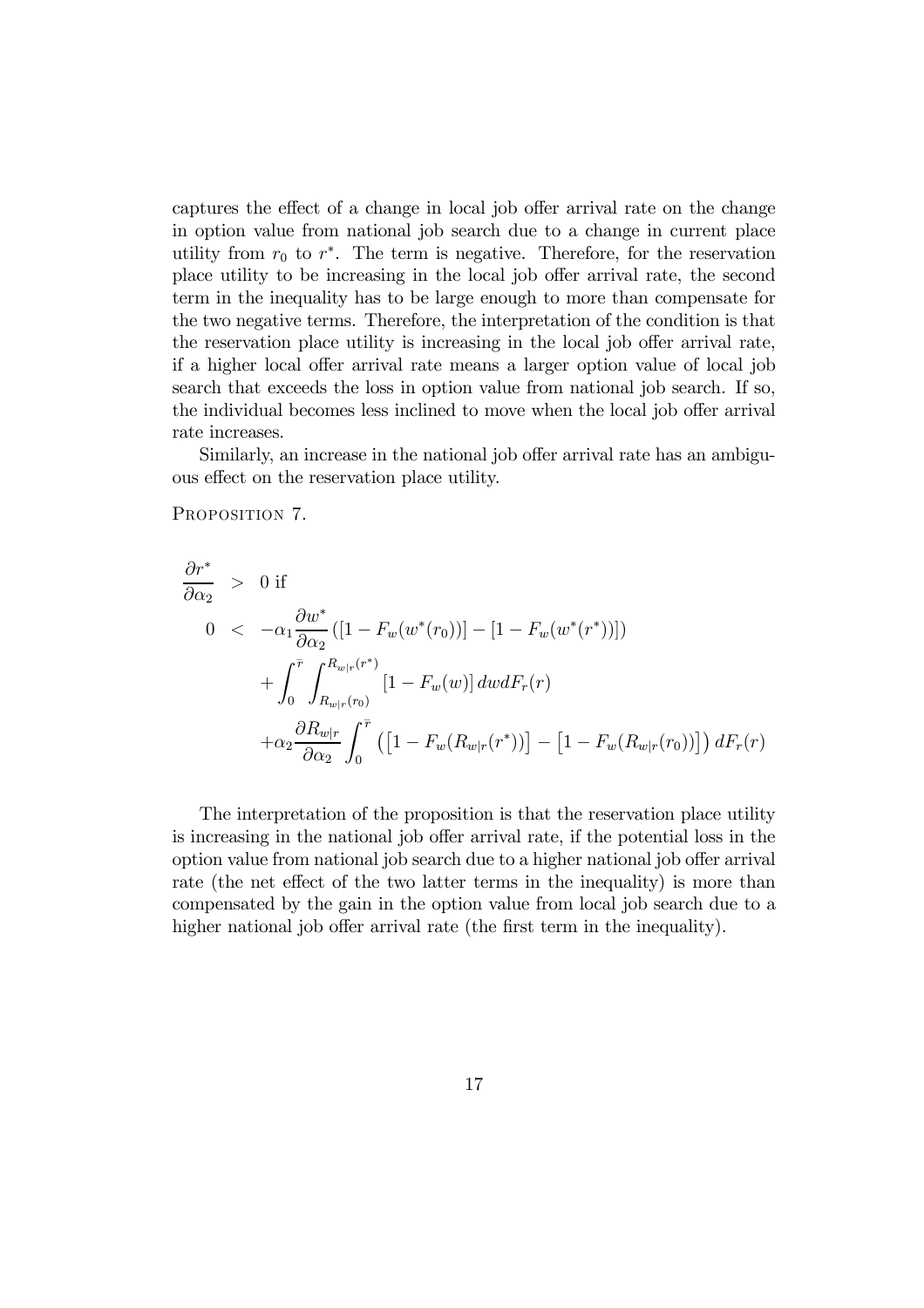# 6 Model implications of dispersal policy on new refugees

We can use some of these comparative statics results to analyse the implications of a dispersal policy for new refugees. Dispersal policy is likely to imply low average values of the current place utility,  $r_0$ , e.g. due to lack of an ethnic or immigrant network and lack of own influence on the choice of location. Since refugee immigrants are not free to choose where to live (that is exactly the implication of a dispersal policy), some of them will find themselves in locations to which they attribute very low place utility. Proposition 1 then implies that, a priori, dispersal policies are likely to lead to lower reservation place utilities and consequently higher relocation rates. The high subsequent migration rates of refugees who had initially been subject to dispersal policy found in empirical studies for the US, Sweden, Norway and Denmark are supportive evidence in favour of this hypothesis.

Moreover, Proposition 2 then implies that, a priori, dispersal policies low average values of current place utility - are expected to lead to lower transition rates into local employment due to higher local reservation wages and to higher transition into employment outside the local labour market due to lower reservation wages in the national labour market. Hence, dispersal policies have the likely implication that a better local wage offer is needed for local job acceptance to compensate the individual for the foregone option value from national job search and residential search.

Furthermore, the implication of Proposition 3 is that theoretically the effect of dispersal policies on the job finding rate is ambiguous. However, empirically the effect is likely to be negative, at least for most European labour markets, which are characterised by a transition rate into local jobs close to 100 times larger than the transition rates into jobs outside the local labour market. Hence, we would expect the impact on the local job reservation wage to dominate.

This may explain the empirical finding in Damm and Rosholm (2003) that refugee immigrants who live in areas with a large concentration of country fellowmen find a job faster. This finding may thus not necessarily have anything to do with the access to a larger social network, but may instead be a consequence of their lower reservation wages! Moreover, upon correcting for endogenous residential mobility, we find in that paper that movers have much larger job finding rates than stayers, even though the observed labour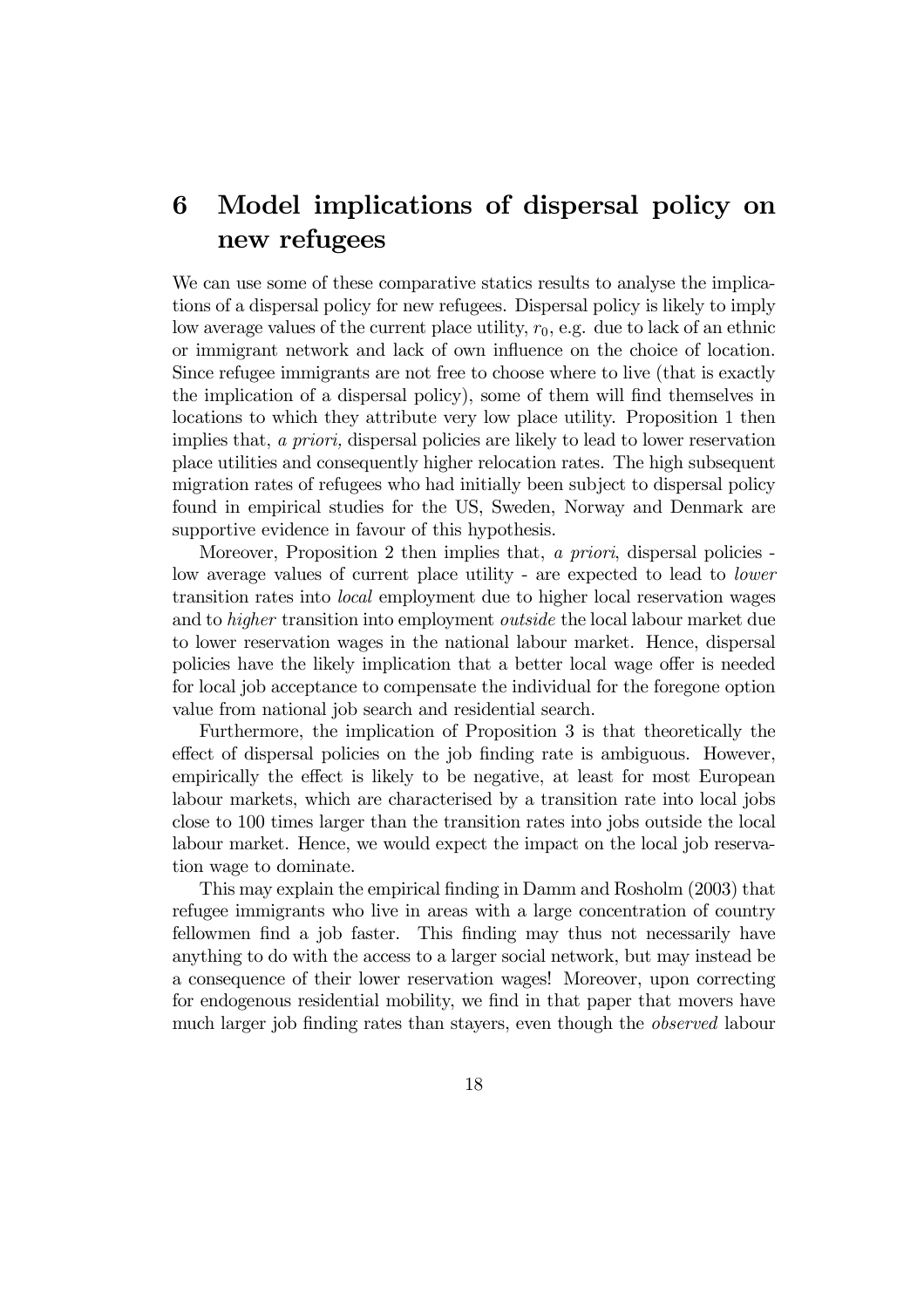market characteristics of the municipalities, to which the refugee immigrants were assigned under the dispersal policy, are more 'favourable' to immigrants' employment outcomes than the municipalities they subsequently move to. This suggests that there are large reservation wage effects, which are caused by location characteristics which we do not observe in the data.

Dispersal policies also imply that the local job offer arrival rate is exogenously given. Another interesting issue is therefore what the optimal behaviour is for an individual who is assigned to a location characterised by a relatively low job offer arrival rate. However, the model is not ideal for theoretical investigation of this issue, because it does not allow for differences in the local job offer arrival rate across regions; if a person moves from one local labour market to another, the job offer arrival rate in the new local labour market stays the same as the job offer arrival rate in the previous local labour market. The local job offer arrival rate relative to the national job offer arrival rate does not capture interregional differences in job offer arrival rates, but differences in job offer arrival rates due to differences in local and national job search methods. Local job search methods may, for instance, result in more job offers than national job search methods due to the network of the individual relaying information about vacant jobs locally rather than nationally or due to lower costs of showing up in person to apply for a job locally rather than nationally. Thus, it would be interesting to extend the model to allow for interregional differences in job offer arrival rates since this feature is necessary for derivation of theoretical labour market implications of assignment to a region with a low job offer arrival rate relatively to other regions. Until then, one may argue that a decrease in the local unemployment rate relative to the local unemployment rate in other regions can be captured in the present model framework by an increase in the current place utility.

## 7 Conclusion

By setting up a simple partial search model in which non-employed agents search continuously for jobs and new residences and deriving the optimal search strategies of agents, we have explored the relationship between current place utility, region-specific offer arrival rates and transition rates into employment and a new region of residence. Knowledge about these relationships is useful for theoretical investigation of labour market and residential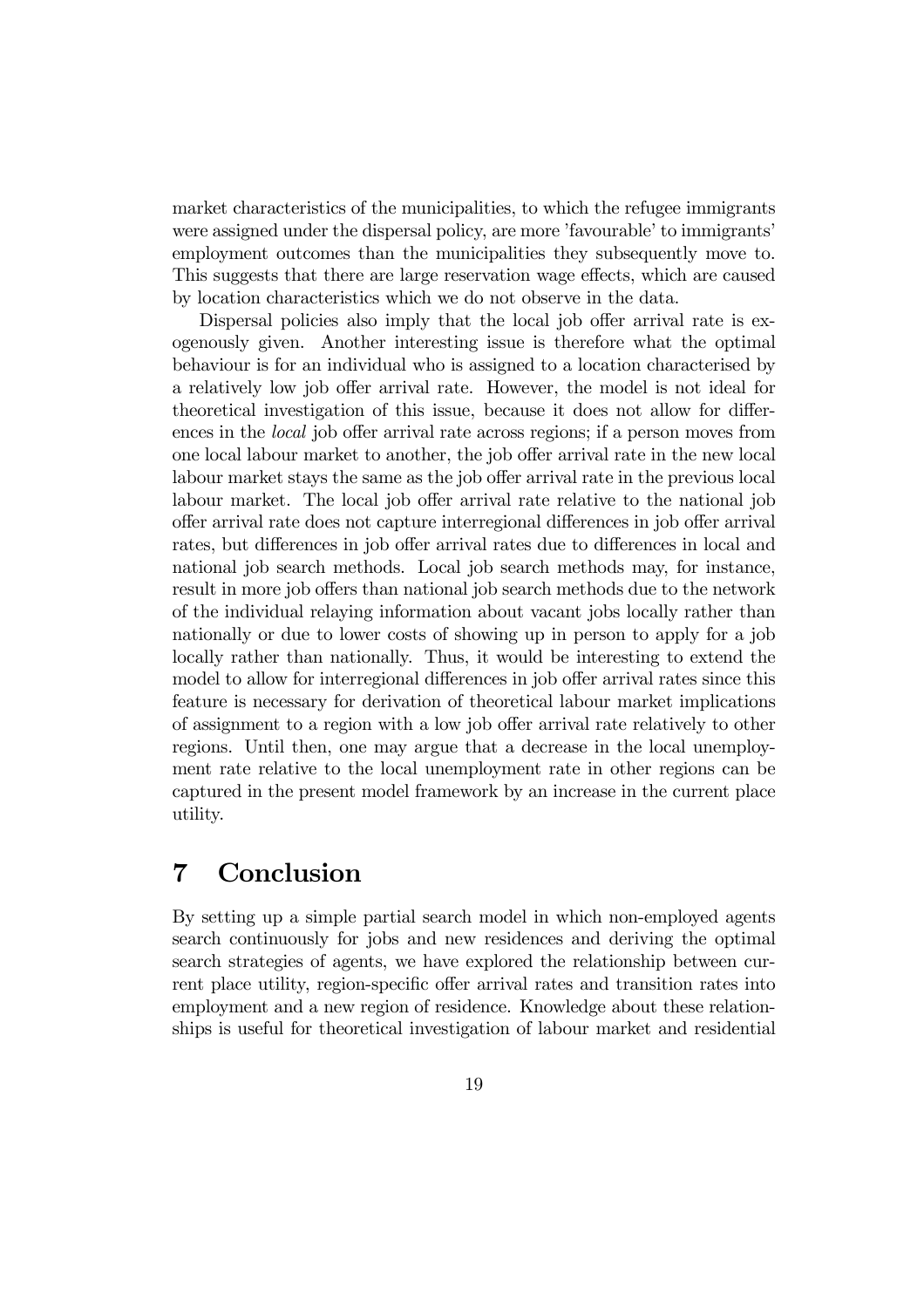mobility implications of dispersal policies on refugee immigrants.

Most importantly, our analysis has demonstrated the following. First, the reservation wage for jobs in the local labour market is lower than for a job with similar place utility in another labour market, because the latter involves costs of residential mobility. Second, the reservation place utility is increasing in the current place utility. In consequence, the transition rate of a non-employed individual into a new region is decreasing in the current place utility. Third, the reservation wage for a national job is increasing in current place utility. The implication is that the transition rate of a nonemployed individual into a job which requires a residential move is decreasing in current place utility. In contrast, the reservation wage for a local job is decreasing in the current place utility and, as a consequence, the transition rate into a local job is increasing in current place utility. A marginal change in current place utility on the overall transition rate from non-employment to employment, given by the sum of the transition rates into local and national jobs, therefore has an ambiguous effect.

We argue that a dispersal policy on refugee immigrants is likely on average to imply a low value of the current place utility. If so, our model predicts that dispersal policy on refugee immigrants is likely to lead to high transition rates of non-employed persons into new regions of residence, low transition rates into local employment and high transition rates into national employment. Theoretically, the effect of dispersal policies on the job finding rate is ambiguous. However, we argue that in the case of the Danish labour market the local reservation wage effect is likely to dominate. In consequence, the transition rate into employment is likely to be increasing in current place utility. In consequence, we would expect dispersal policies to have a negative effect on the overall job finding rate of non-employed refugee immigrants who were initially subject to dispersal policy.

The model constructed is obviously quite stylized. Apart from the model extension suggested in Section 6, future research might attempt to incorporate the aspect that over time spent in the host country, immigrants become more employable due to acquisition of host-country-specific human capital such as language. This employability aspect could be incorporated by assuming that the job offer arrival rate is increasing over time since immigration due to increased employability. Alternatively, to avoid nonstationarity full employability could be assumed to arrive according to some stochastic process and the job offer arrival rate could be assumed to be at a low level before attainment of full employability and high afterwards.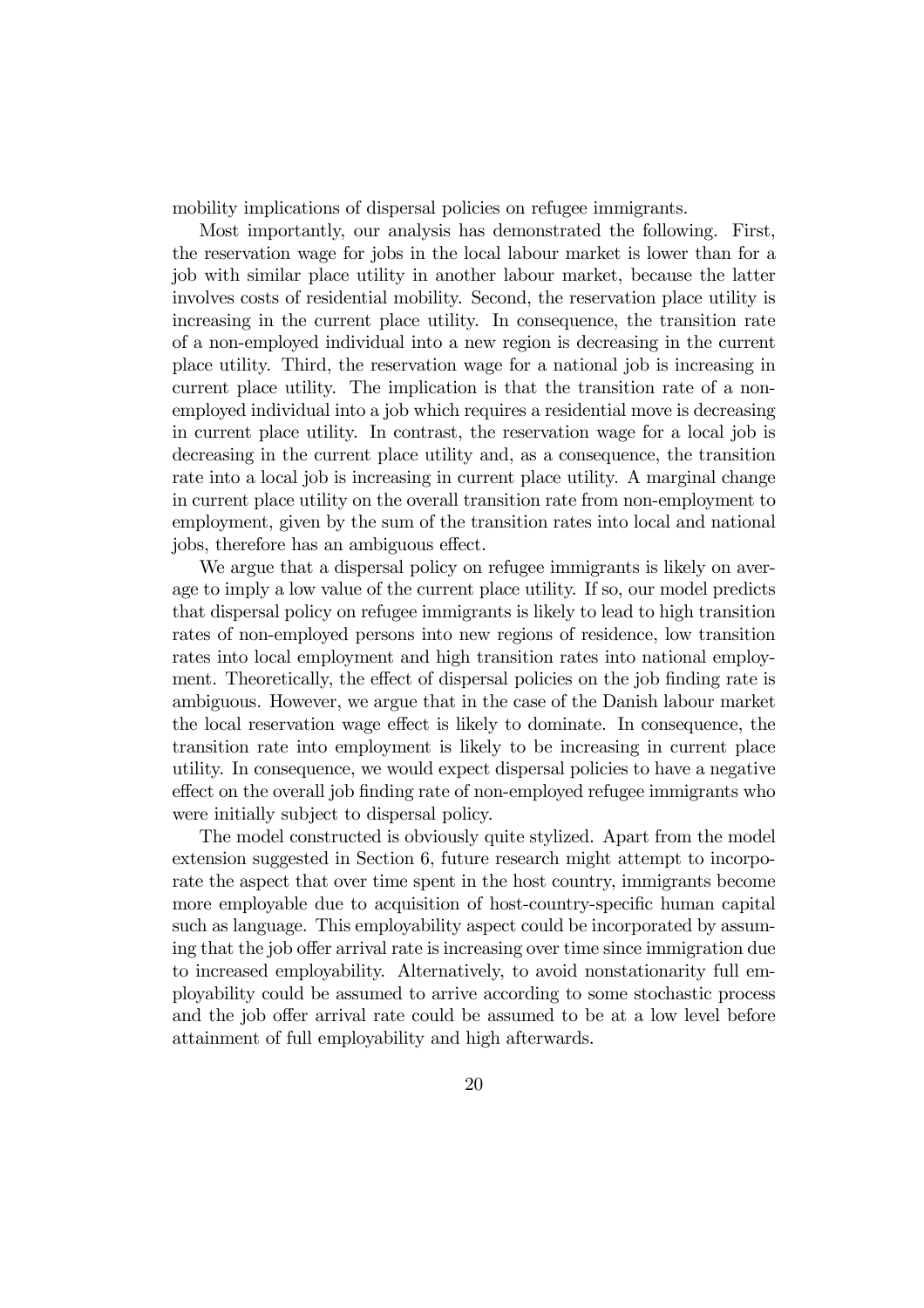One might also consider the possibility that the place utility immigrants attach to a certain location can change over time, as in a learning model. Thus, the perception of locations which initially may seem unfriendly can change as the refugee gets to know the local population etc. Of course, the opposite may also happen, but the implication of a learning model would be interesting to analyse.

#### References

- [1] Clark, W.A.W. and R. Flowerdew. 1982. A review of search models and their application to search in the housing market. In: Clark, W.A.W. (ed.) Modelling housing market search, London: Croom Helm.
- [2] Damm, A.P. 2003. Immigrants' Location Preferences: Exploiting a Natural Experiment. Chapter 2 in this thesis.
- [3] Damm, A.P. and M. Rosholm. 2003. Employment Effects of Dispersal Policies on Refugee Immigrants, Part II: Empirical Evidence. Chapter 4 in this thesis.
- [4] Devine, T.J. and M. M. Kiefer. 1993. The Empirical Status of Job Search Theory. Labour Economics 1: 3-24.
- [5] Djuve, A. B. and H. C. Kavli. 2000. Styring over eget liv. Levekår pg flytteaktivitet blant flyktinger i lys av myndighetenes bosettingsarbeid. Fafo-rapport 344.
- [6] Edin, P.-A., P. Fredriksson and O. Åslund. 2001. Settlement policies and the economic success of immigrants. CEPR Discussion Paper 2730.
- [7] Hummelgaard, H., L. Husted, A. Holm, M. Baadsgaard and B. Olrik. 1995. Etniske minoriteter, integration og mobilitet. Copenhagen: AKF.
- [8] Linneman, P. and P.E. Graves. 1983. Migration and job change: A multinomial logit approach. Journal of Urban Economics 14: 263-279.
- [9] Molho, I. 2001. Spatial Search, Migration and Regional Unemployment. Economica 68: 269-283.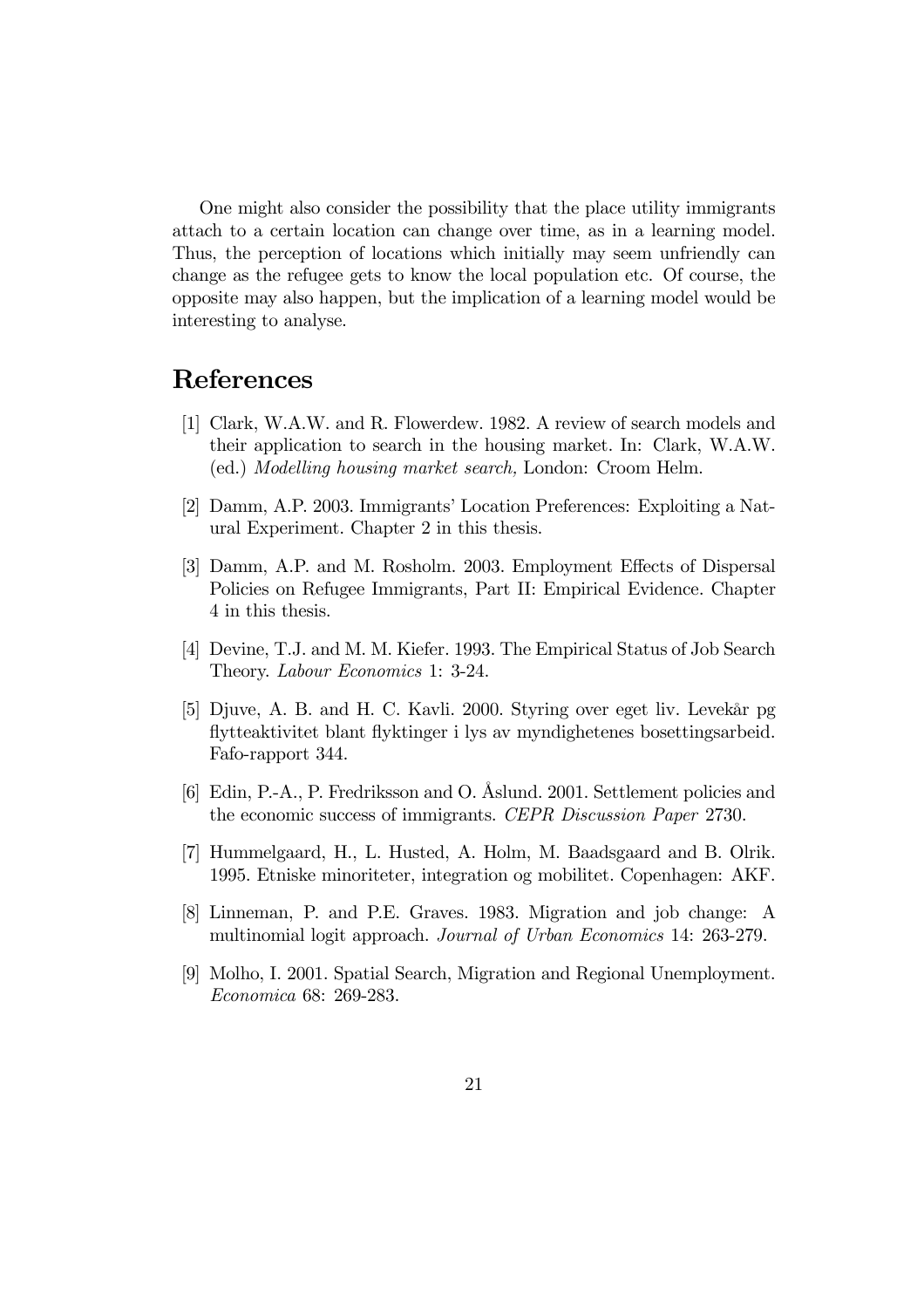- [10] Munch, J. R., M. Rosholm, and M. Svarer. 2003. Are Home Owners Really More Unemployed? IZA Discussion Paper 872, IZA, Bonn.
- [11] Pickles A.R. and R.B. Davies. 1991. The empirical analysis of housing careers: a review and a general statistical modelling framework. Environment and Planning A, 23: 465-484.
- [12] Rouwendal, J. and P. Rietveld. 1994. Commuting distance distributions of Dutch households. Urban Studies 31(09): 1545-1557.
- [13] Simpson, W. 1980. A simultaneous model of workplace and residential location incorporating job search. *Journal of Urban Economics* 8: 330-349.
- [14] Smith, T.R. and W.A.W. Clark. 1982. Housing market search behaviour and expected mobility, theory 1: measuring preferences for housing. Environment and Planning A, 14: 681-698.
- [15] Sugden, R. 1980. An application of search theory to the analysis of regional labour markets. Regional Science and Urban Economics 10: 43-51.
- [16] Van den Berg, G.J. 1992. A structural Dynamic Analysis of job turnover and the costs associated with moving to another job. The Economic Journal 102: 1116-1133.
- [17] Van Ommeren, J., P. Rietveld and P. Nijkamp. 1997. Commuting: in search of jobs and residences. Journal of Urban Economics 42: 402-421.
- [18] Van Ommeren, J., P. Rietveld and P. Nijkamp. 2000. Job Mobility, Residential Mobility and Commuting: A Theoretical Analysis using Search Theory. The Annals of Regional Science 34: 213-232.
- [19] Van Ophem, H.. 1991. Wages, nonwage job characteristics and the search behaviour of employees. The Review of Economics and Statistics 73: 145-151.
- [20] Weinberg, D.H. 1979. The determinants of intra-urban household mobility. Regional Science and Urban Economics 9: 219-246.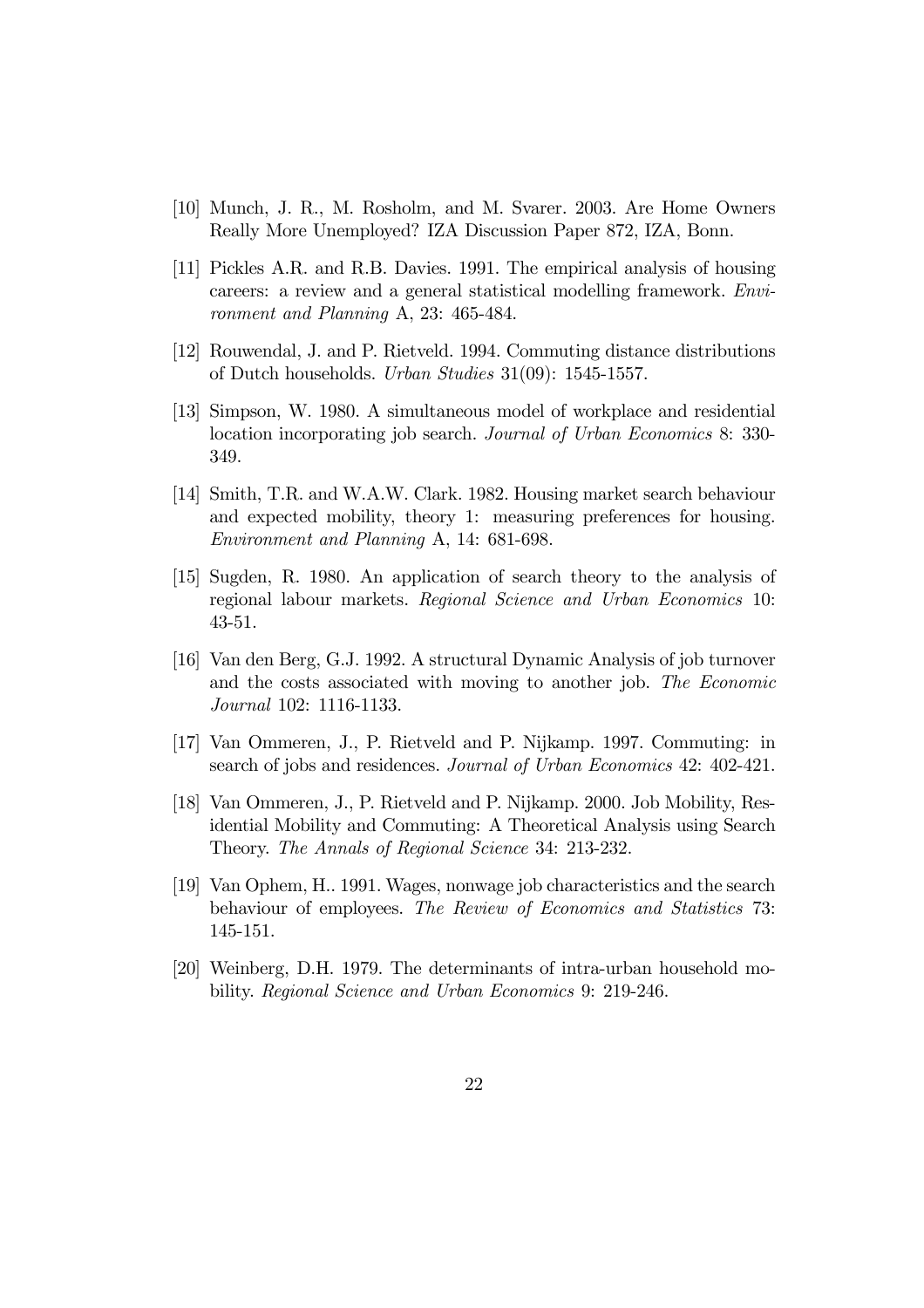- [21] Weinberg, D.H., J. Friedman, and S.K. Mayo. 1981. Intraurban residential mobility: the role of transaction costs, market imperfections and household disequilibrium. Journal of Urban Economics 9: 332-348.
- [22] Wolpert, G. 1965. Behavioral aspects of the decision to migrate. Papers and Proceedings of the Regional Science Association 15: 159-169.
- [23] Yapa, L., M. Polese and J. Wolpert. 1971. Interdependencies of commuting, migration and job site relocations. Economic Geography 47: 59-72.
- [24] Zax, J.S. 1991. The substitution between moves and quits. The Economic Journal 101: 1510-1521.
- [25] Zax, J.S. and J.F. Kain. 1991. Commutes, quits, and moves. Journal of Urban Economics 29: 153-165.
- [26] Åslund, O. 2001. Now and forever? Initial and subsequent location choices of immigrants. IFAU. Working Paper 11.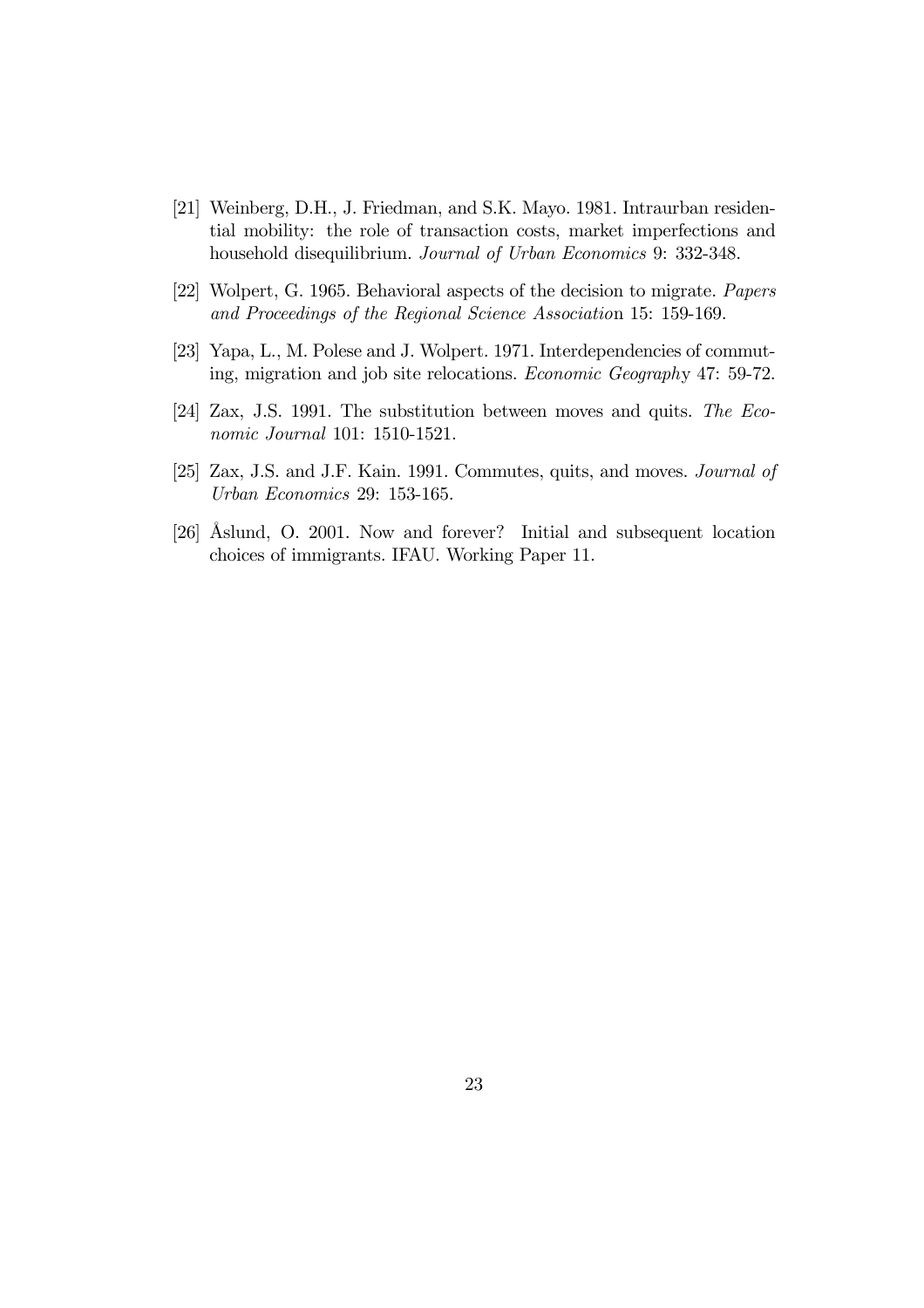#### **Appendix A. 1**

Derivation of Equation (2):

$$
V(r_0) = E_T \left[ \int_0^T u(b, r_0) e^{-\rho t} dt \right]
$$
\n
$$
+ \Pr(T_{\alpha 1} < \min \{T_{\alpha 2}, T_{\beta}\}) E_{T_{\alpha 1}} \left[ e^{-\rho T_{\alpha 1}} | T_{\alpha 1} < \min \{T_{\alpha 2}, T_{\beta}\} \right] E_w \max [V(r_0), W(w, r_0)]
$$
\n
$$
+ \Pr(T_{\alpha 2} < \min \{T_{\alpha 1}, T_{\beta}\}) E_{T_{\alpha 2}} \left[ e^{-\rho T_{\alpha 2}} | T_{\alpha 2} < \min \{T_{\alpha 1}, T_{\beta}\} \right] E_{wr} \max [V(r_0), W(w, r) - c]
$$
\n
$$
+ \Pr(T_{\beta} < \min \{T_{\alpha 1}, T_{\alpha 2}\}) E_{T_{\beta}} \left[ e^{-\rho T_{\beta}} | T_{\beta} < \min \{T_{\alpha 1}, T_{\alpha 2}\} \right] E_r \max [V(r_0), V(r) - c]
$$
\n(A-1)

where  $T_{\alpha1}$  denotes time until arrival of the next local job offer,  $T_{\alpha2}$  denotes time until arrival of the next national job offer,  $T_\beta$  denotes time until arrival of the next residence offer, and finally T denotes the minimum of the three random variables  $T_{\alpha1}$ ,  $T_{\alpha2}$  and  $T_{\beta}$ . Further, E denotes the expectation, i.e.  $E_T$  | is the expected value of the term in the square brackets where the expectation is taken with respect to the variable  $T$ ,  $\rho$  denotes the discount rate and  $W(w, r)$  is the value of being employed in a job offering w while living in a location yielding place utility r. Since job and residence offers arrive according to Poisson processes with arrival rates  $\alpha_1$ ,  $\alpha_2$  and  $\beta$ , respectively, the random variables  $T_{\alpha 1}$ ,  $T_{\alpha 2}$  and  $T_{\beta}$  are exponentially distributed with parameters  $\alpha_1$ ,  $\alpha_2$  and  $\beta$ , respectively. One can show that this implies that the minimum of the three random variables  $T$  is exponentially distributed with the parameter  $\alpha_1 + \alpha_2 + \beta$ .<sup>1</sup> The interpretation of the above formula is the following. The value of being unemployed is equal to the sum of four components: First, the expected discounted value of receiving the instantaneous utility of social assistance benefits and the current place utility r from now until the arrival of either a residence or a job offer, second, the expected discounted value of receiving a local job offer times the probability of receiving a local job offer before the arrival of a national job offer or a residence offer, third, the expected discounted value of receiving a national job offer times the probability of receiving a national job offer as the next offer, and finally the expected discounted value of receiving a residence offer times the probability of receiving a residence offer before any job offers.

By calculating the expectiations on the right-hand side of Equation (A-1), we obtain the following expression for the value of being unemployed in a location yielding place utility  $r_0$ ,

- Proof:  $Pr(T < t) = 1 Pr(T > t) = 1 Pr(T_{\alpha 1} > t, T_{\alpha 2} > t, T_{\beta} > t)$  $1 - Pr(T_{\alpha 1} > t) Pr(T_{\alpha 2} > t) Pr(T_{\beta} > t) = 1 - e^{-\alpha_1 t}e^{-\alpha_2 t}e^{-\beta t} = 1 - e^{-(\alpha_1 + \alpha_2 + \beta)t}.$ 
	- 24

 $\frac{1}{T_{\alpha 1}} \sim Exp(\alpha_1), \frac{T_{\alpha 2}}{T_{\alpha 2}} \sim Exp(\alpha_2), T_{\beta} \sim Exp(\beta)$ . Define  $T \equiv \min \{T_{\alpha 1}, T_{\alpha 2}, T_{\beta}\}$ . Then  $T \sim Exp(\alpha_1 + \alpha_2 + \beta).$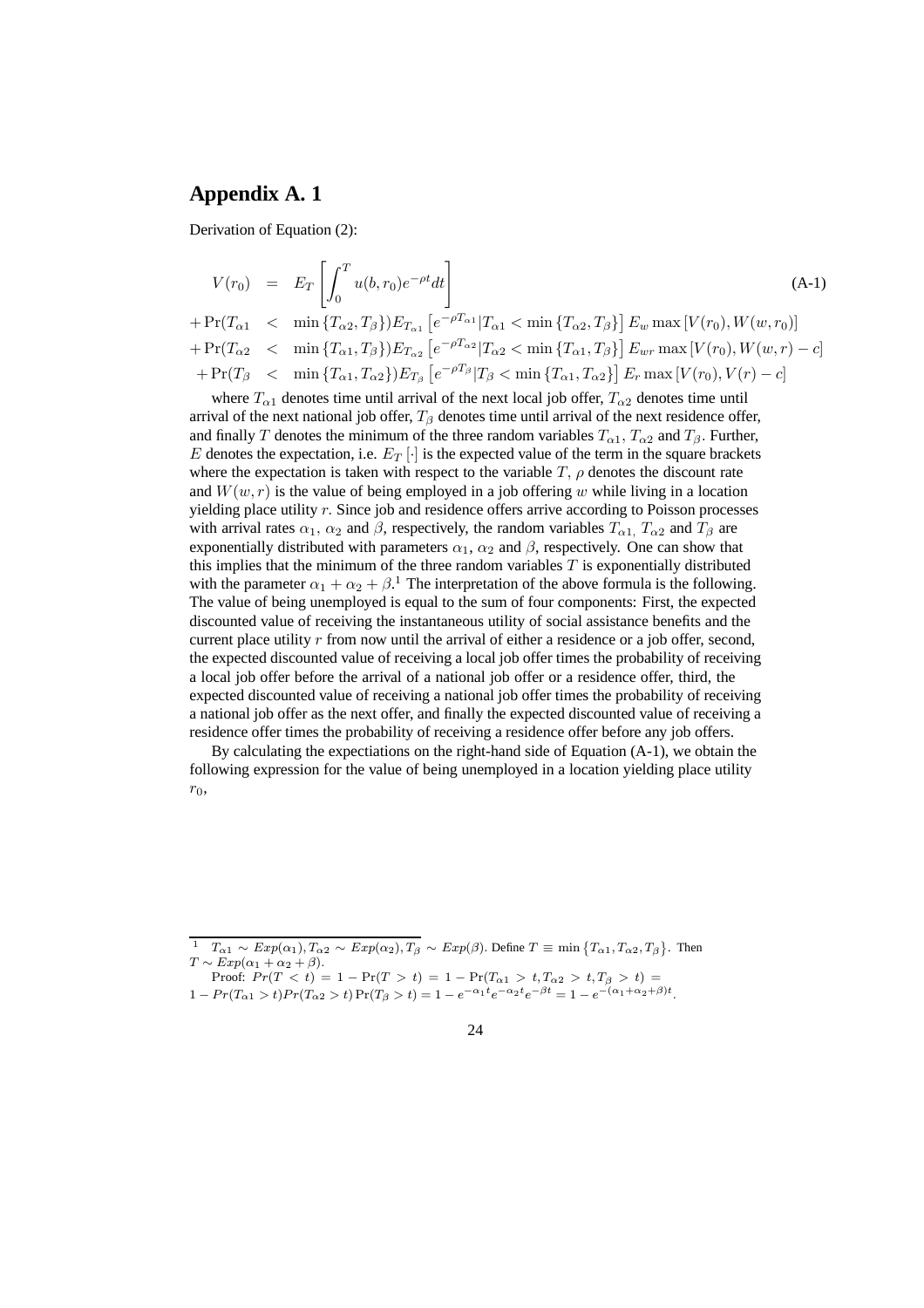$$
V(r_0) = \frac{b + ar_0}{\alpha_1 + \alpha_2 + \beta + \rho} + \frac{\alpha_1}{\alpha_1 + \alpha_2 + \beta + \rho} E_w \max [V(r_0), W(w, r_0)] + \frac{\alpha_2}{\alpha_1 + \alpha_2 + \beta + \rho} E_{wr} \max [V(r_0), W(w, r) - c] + \frac{\beta}{\alpha_1 + \alpha_2 + \beta + \rho} E_r \max [V(r_0), V(r) - c]
$$
 (A-2)

Multiplication by the factor  $(\alpha_1 + \alpha_2 + \beta + \rho)$  on both sides and subtracting  $(\alpha_1 + \alpha_2 + \beta)V(r_0)$  from both sides of Equation (A-2) in order to isolate  $\rho V(r_0)$ , Equation (A-2) can be rewritten in a more familiar form of a flow value or asset equation,

$$
\rho V(r_0) = b + ar_0 + \alpha_1 E_w \max [0, W(w, r_0) - V(r_0)] \n+ \alpha_2 E_{wr} \max [0, W(w, r) - c - V(r_0)] \n+ \beta E_r \max [0, V(r) - c - V(r_0)]
$$
\n(A-3)

The first term on the right-hand side of Equation (A-1) is solved for as follows,

$$
E_T \left[ \int_0^T u(b, r_0) e^{-\rho t} dt \right]
$$
  
=  $(b + ar_0) E_T \left[ (-\frac{1}{\rho} e^{-\rho t}) \right]_0^T$   
=  $\frac{b + ar_0}{\rho} E_T (1 - e^{-\rho T})$   
=  $\frac{b + ar_0}{\rho} \int_0^\infty (1 - e^{-\rho T}) f(T) dT$   
=  $\frac{b + ar_0}{\rho} \int_0^\infty (1 - e^{-\rho T}) (\alpha_1 + \alpha_2 + \beta) e^{-(\alpha_1 + \alpha_2 + \beta)T} dT$   
=  $\frac{b + ar_0}{\rho} \frac{\rho}{\alpha_1 + \alpha_2 + \beta + \rho}$   
=  $\frac{b + ar_0}{\alpha_1 + \alpha_2 + \beta + \rho}$  (A-4)

Concerning the second term on the right-hand side of Equation (A-1),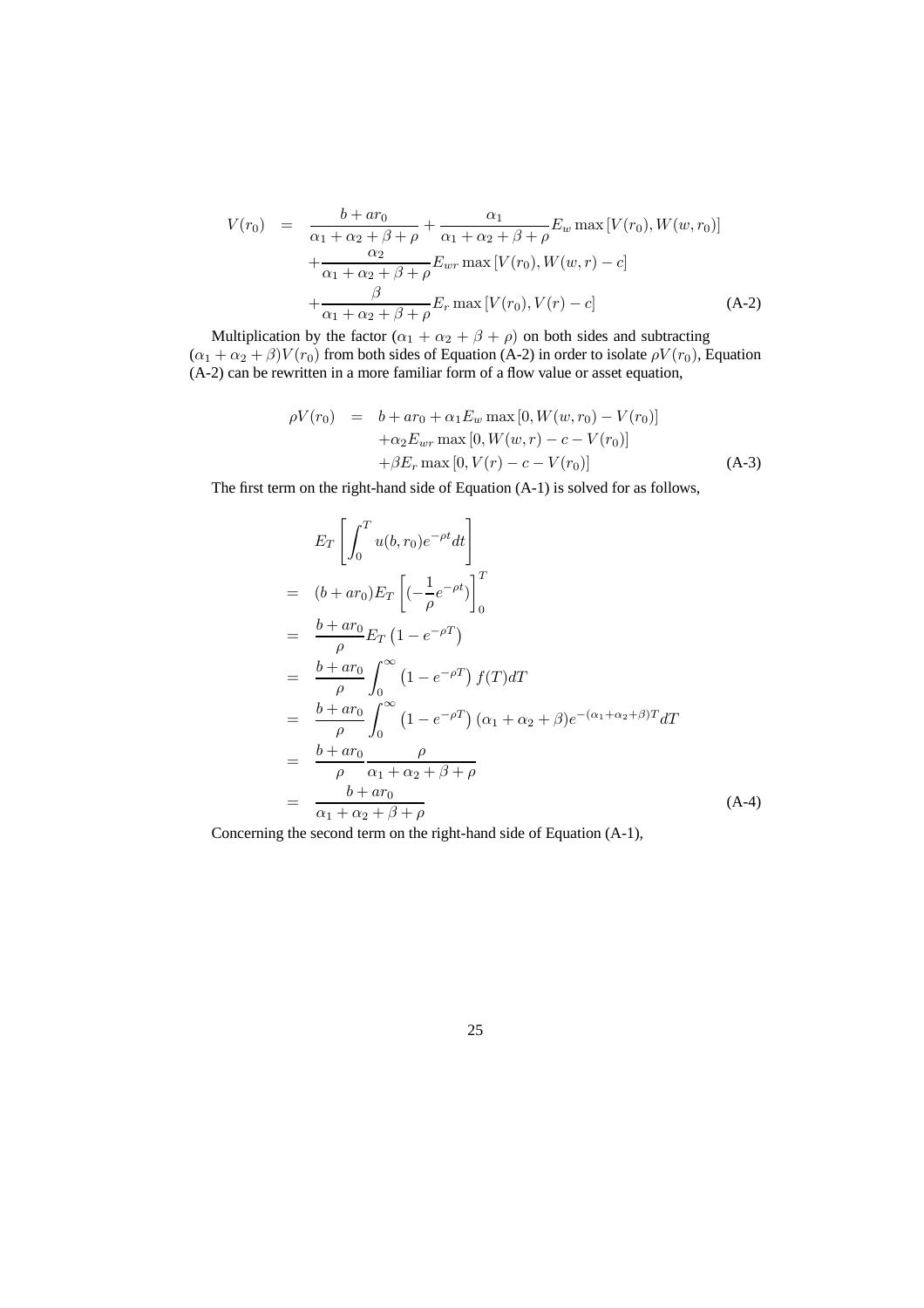$$
\Pr(T_{\alpha_2} < \min \{T_{\alpha_2}, T_{\beta}\}) E_{T_{\alpha_1}} \left[e^{-\rho T_{\alpha_1}} | T_{\alpha_1} < \min \{T_{\alpha_2}, T_{\beta}\}\right]
$$
\n
$$
= \int_0^\infty e^{-\rho t} \Pr(T_{\alpha_2} > t) \Pr(T_{\beta} > t) dF_{T_{\alpha_1}}(t)
$$
\n
$$
= \int_0^\infty e^{-\rho t} e^{-\alpha_2 t} e^{-\beta t} \alpha_1 e^{-\alpha_1 t} dt
$$
\n
$$
= \frac{\alpha_1}{\alpha_1 + \alpha_2 + \beta + \rho} \tag{A-5}
$$

The third and fourth probability terms on the right-hand side of Equation (A-1) are calculated analogously!

#### *Existence of reservation values:*

It is fairly easy to show that a local reservation wage exists for unemployed individuals. Since  $W(w, r_0)$  is strictly increasing in w and  $V(r_0)$  is constant in w, a cut-off wage level w<sup>∗</sup> exists at which  $W(w^*, r_0) = V(r_0)$ .  $w^*(r_0)$  is the so-called reservation wage level,

$$
\frac{\partial W(w, r_0)}{\partial w} = \frac{u'_w(w, r_0)}{\rho} = \frac{1}{\rho} > 0 \text{ and } \frac{\partial V(r_0)}{\partial w} = 0
$$
  

$$
\Rightarrow \exists w^*(r_0) \text{ s.t. } W(w^*(r_0), r_0) = V(r_0)
$$
(A-6)

Moreover, note that  $Pr(W(w, r_0) \le V(r_0)) = Pr(W(w, r_0) \le W(w^*(r_0), r_0)) =$  $Pr(w \leq w^*(r_0)) = F_w(w^*(r_0))$  since  $W(w, r_0)$  is increasing in w and  $w^*(r_0)$  exists. Existence of a national reservation wage is shown analogously

$$
\partial W(w,r)/\partial w = \frac{u'_w(w,r_0)}{\rho} = \frac{1}{\rho} > 0 \text{ and } \partial V(r_0)/\partial w = 0
$$
  

$$
\Rightarrow \forall r \exists R_{w|r}(r_0) \text{ s.t. } W(R_{w|r}(r_0),r) = V(r_0) + c \qquad (A-7)
$$

since  $u'_y(y, r_0) > 0 \Rightarrow u'_w(w, r_0) > 0$ . Naturally, we also need the additional assumption here that  $b < \overline{w}$ .

Moreover, note that  $Pr(W(w, r) - c \leq V(r_0)) = Pr(W(w, r) - c \leq$  $W(R_{w|r}(r_0), r_0) = Pr(w \leq R_{w|r}(r_0)) = F_w(R_{w|r}(r_0))$  since  $W(R_{w|r}(r_0), r_0)$ is increasing in w and  $R_{w|r}(r_0)$  exists.

Similarly, a cut-off place utility level  $r^*(r_0)$  exists at which  $V(r^*(r_0)) - c = V(r_0)$ , because  $V(r)$  is strictly increasing in r since  $u'_r(y, r_0) > 0$  and  $u'_{yr}(w, r_0) = 0$ , whereas  $V(r_0)$  is constant in r,

$$
\frac{\partial V(r)}{\partial r} > 0 \text{ and } \frac{\partial V(r_0)}{\partial r} = 0 \Rightarrow \exists r^*(r_0) \text{ s.t. } V(r^*(r_0)) = V(r_0) + c \qquad \text{(A-8)}
$$
  

$$
r^*(r_0) \text{ is called the reservation place utility level.}
$$

Moreover, since  $V(r)$  is strictly increasing in r,  $Pr(V(r) - c < V(r_0)) = Pr(V(r) \le$  $V(r^*(r_0))) = Pr(r < r^*(r_0)) = F_r(r^*(r_0)).$ 

Where possible, the dependence of the reservation values on current place utility is suppressed in the rest of the Appendix for notational simplicity.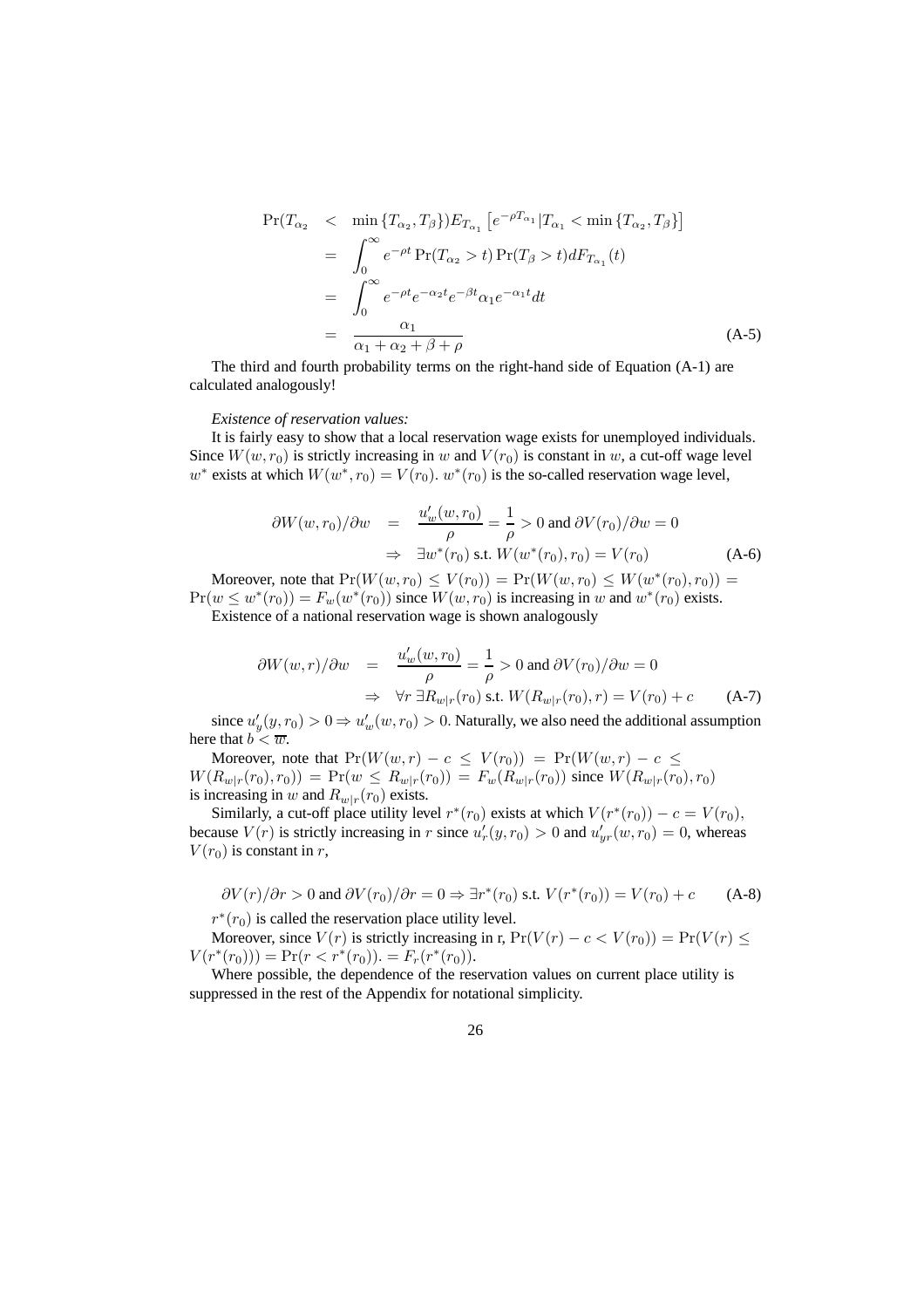That  $V(r)$  is strictly increasing in r can be seen from derivation of Equation (A-2) with respect to  $r_0$  which produces

$$
\frac{\partial V(r_0)}{\partial r_0} = \frac{a}{\alpha_1 + \alpha_2 + \beta + \varrho} + \frac{\alpha_1}{\alpha_1 + \alpha_2 + \beta + \varrho} \left[ \frac{\Pr(W(w, r_0) \le V(r_0)) \frac{\partial V(r_0)}{\partial r_0}}{+ \Pr(W(w, r_0) > V(r_0)) \frac{\partial W(w, r_0)}{\partial r_0}} + \frac{\alpha_2}{\alpha_1 + \alpha_2 + \beta + \varrho} \left[ \Pr(W(w, r) - c \le V(r_0)) \frac{\partial V(r_0)}{\partial r_0} \right] + \frac{\beta}{\alpha_1 + \alpha_2 + \beta + \varrho} \left[ \Pr(V(r) - c \le V(r_0)) \frac{\partial V(r_0)}{\partial r_0} \right]
$$

Isolation of  $\frac{\partial V(r_0)}{\partial r_0}$  on the left-hand side produces

$$
\frac{\partial V(r_0)}{\partial r_0} = \frac{a + \alpha_1 \Pr(W(w, r_0) > V(r_0)) \frac{\partial W(w, r_0)}{\partial r_0}}{a + \alpha_1 \left[1 - \Pr(W(w, r_0) \le V(r_0)\right] + \alpha_2 \left[1 - \Pr(W(w, r) - c \le V(r_0))\right] + \beta \left[1 - \Pr(V(r) - c \le V(r_0))\right]}
$$

1

This expression is positive, since all terms in the numerator and the denominator are positive. Note that in the absence of national job search and residential search  $\frac{\partial V(r_0)}{\partial r_0}$  would simply be equal to  $\frac{a}{\varrho}$ .

Exploiting the reservation value properties, we get that

$$
\frac{\partial V(r_0)}{\partial r_0} = \frac{a \left[1 + \frac{\alpha_1}{\varrho} (1 - F_w(w^*))\right]}{\rho + \alpha_1 (1 - F_w(w^*)) + \alpha_2 \int_0^{\bar{r}} \left[1 - F_w(R_{w|r})\right] dF_r(r) + \beta(1 - \Pr(V(r) - c \le V(r_0)))}
$$
\n
$$
= \frac{\frac{a}{\rho} \cdot \left[1 + \frac{\alpha_1}{\varrho} (1 - F_w(w^*))\right]}{1 + \frac{\alpha_1}{\rho} \left[1 - F(w^*)\right] + \frac{\alpha_2}{\rho} \int_0^{\bar{r}} \left[1 - F_w(R_{w|r})\right] dF_r(r) + \frac{\beta}{\rho} \left[1 - F_r(r^*)\right]} > 0 \tag{A-9}
$$

Hence,  $\frac{\partial V(r_0)}{\partial r_0}$  is greater than zero since  $u'_{r_0}(b, r_0) > 0$  and  $\alpha_1, \alpha_2, \beta, \rho > 0$ . Exploiting the reservation value properties, elaborating further on the value function equations using integration by parts produces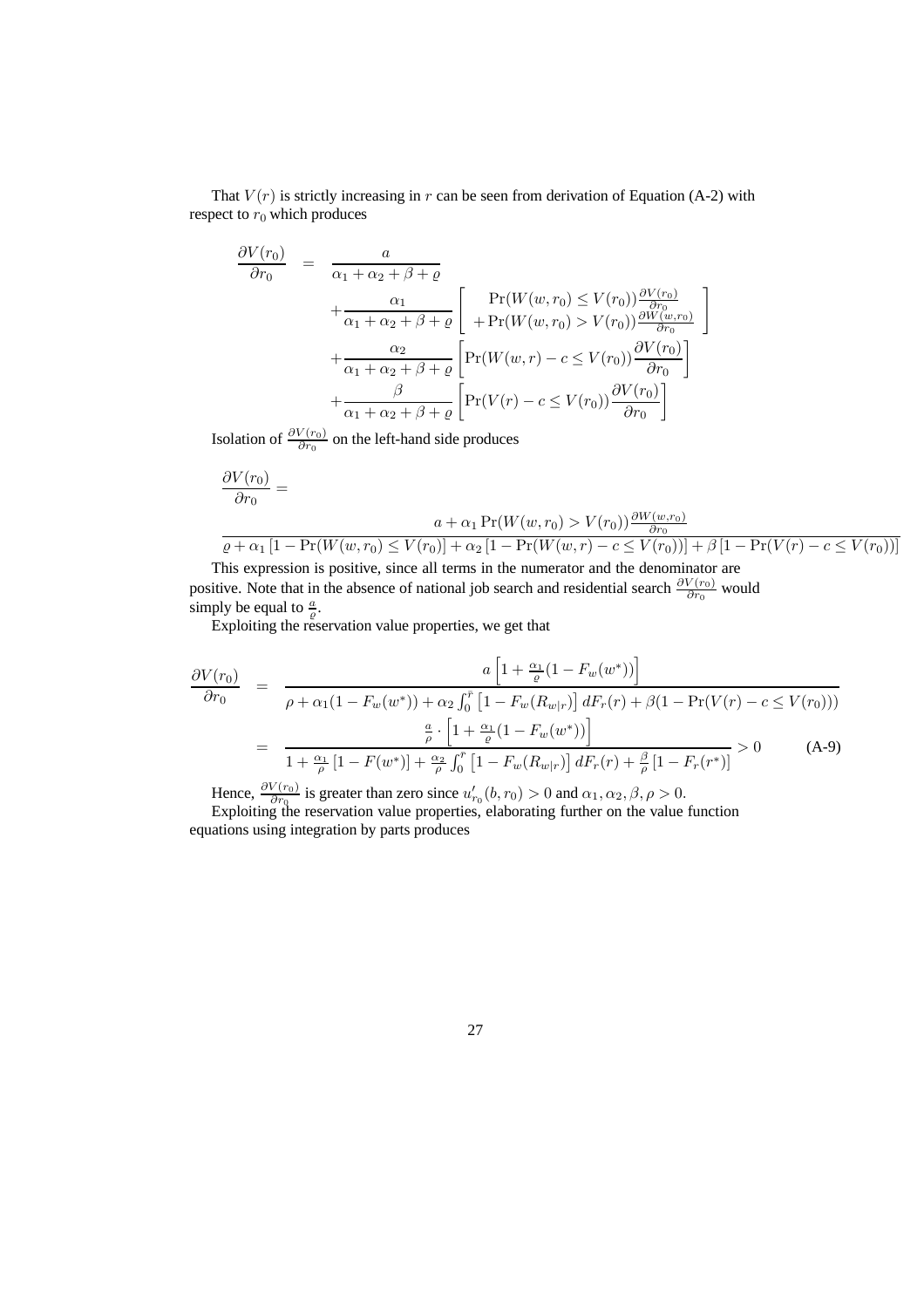$$
\rho V(r_0) = b + ar_0 + \alpha_1 \int_{w^*}^{\overline{w}} [W(w, r_0) - V(r_0)] dF_w(w) \n+ \alpha_2 \int_0^{\overline{r}} \int_{R_{w|r}}^{\overline{w}} [W(w, r) - c - V(r_0))] dF_w(w) dF_r(r) \n+ \beta \int_{r^*}^{\overline{r}} [V(r) - c - V(r_0))] dF_r(r) \n= b + ar_0 + \alpha_1 \int_{w^*}^{\overline{w}} [W(w, r_0) - W(w^*, r_0)] dF_w(w) \n+ \alpha_2 \int_0^{\overline{r}} \int_{R_{w|r}}^{\overline{w}} [W(w, r) - W(R_{w|r}, r)] dF_w(w) dF_r(r) \n+ \beta \int_{r^*}^{\overline{r}} [V(r) - V(r^*)] dF_r(r) \n= b + ar_0 + \frac{\alpha_1}{\rho} \int_{w^*}^{\overline{w}} [1 - F_w(w)] dw \n+ \frac{\alpha_2}{\rho} \int_0^{\overline{r}} \int_{R_{w|r}}^{\overline{w}} [1 - F_w(w)] dwdF_r(r) \n+ \beta \int_{r^*}^{\overline{r}} \partial V(r) / \partial r \cdot [1 - F_r(r)] dr \qquad (A-10)
$$

*Comparative statics:*

PROOF OF PROPOSITION 1: The reservation place utility  $r^*$  is defined as the place utility for which

$$
V(r^*) = V(r_0) + c
$$

where  $V(r)$  is increasing in r, see eq. (A-9) above. It follows straightforwardly that

$$
\frac{\partial r^*}{\partial r_0} > 0
$$

PROOF OF PROPOSITION 2:

An increase in  $r_0$  leads to an increase in  $R_{w|r}$  since

$$
\frac{\partial R_{w|r}}{\partial r_0} = \frac{\partial (\varrho V(r_0))}{\partial r_0} > 0,
$$
\n(A-11)

where the positive sign of  $\frac{\partial (V(r_0))}{\partial r_0}$  was derived above.

The derivative of the reservation wage for local jobs with respect to current place utility is given by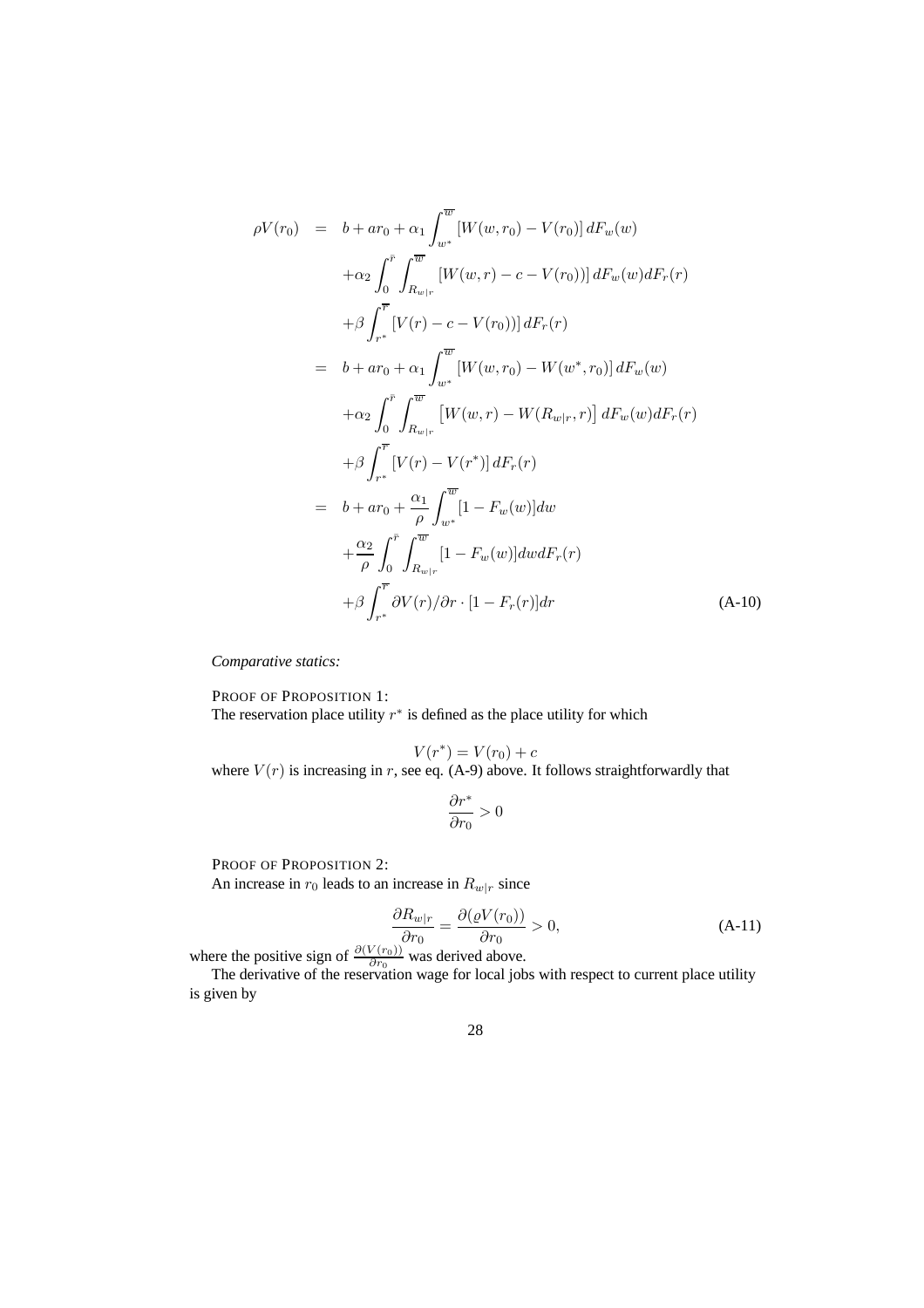$$
\frac{\partial w^*}{\partial r_0} = -\frac{\alpha_1}{\rho} \left[ 1 - F(w_1^*) \right] \frac{\partial w^*}{\partial r_0} -
$$
\n
$$
\frac{\alpha_2}{\rho} \int_0^r \left[ 1 - F_{w|r}(R_{w|r}) \right] \frac{\partial R_{w|r}}{\partial r_0} dF_r(r) + \frac{\partial \Theta(r_0)}{\partial r_0}
$$
\n
$$
\frac{\partial w^*}{\partial r_0} = \frac{1}{1 + \frac{\alpha_1}{\rho} \left[ 1 - F(w^*) \right]}
$$
\n
$$
\cdot \left[ -\frac{\alpha_2}{\rho} \int_0^{\bar{r}} \left[ 1 - F_w(R_{w|r}) \right] \frac{\partial R_{w|r}}{\partial r_0} dF_r(r) + \beta \frac{\partial \Theta(r_0)}{\partial r_0} \right] < 0 \quad \text{(A-12)}
$$

where

$$
\Theta(r_0) := \int_{r^*}^{\overline{r}} \partial V(r) / \partial r \cdot [1 - F_r(r)] dr
$$

This derivative is negative because the denominator is positive and the numerator unambigously negative, because both terms in the numerator are negative. The second term in the numerator is clearly negative, since the option value of further residential search obviously declines with the current place utility. In the extreme, if you live in the region offering the highest place utility, the option value of further residential search is 0. The first term in the numerator is negative, because  $\frac{\partial R_{w|r}}{\partial r_0} > 0$ .

PROOF OF PROPOSITION 3:

The transition rate out of non-nemployment is the sum of the local job finding rate and the national job finding rate

$$
h_u = \alpha_1 [1 - F_w(w^*)] + \alpha_2 [1 - F_w(R_{w|r})]
$$
 (A-13)

The derivative of this transition rate from non-employment into employment with respect to current place utility is

$$
\frac{\partial h_u}{\partial r_0} = \alpha_1 f_w(w^*)a - \left[\alpha_1 f_w(w^*) + \alpha_2 f_w(R_{w|r})\right] \varrho \frac{\partial (V(r_0))}{\partial r_0} \tag{A-14}
$$

Inserting the expression for  $\frac{\partial V(r_0)}{\partial r_0}$  into the expression for  $\frac{\partial h_u}{\partial r_0}$  and rearranging terms we see that

$$
\frac{\partial h_u}{\partial r_0} > 0 \text{ if } \frac{\alpha_1 f_w(w^*)}{1 + \frac{\alpha_1}{\rho} \left[1 - F_w(w^*)\right]} > \frac{\alpha_2 f_w(R_{w|r})}{\frac{\alpha_2}{\rho} \int_0^{\bar{r}} \left[1 - F_w(R_{w|r})\right] dF_r(r) + \frac{\beta}{\rho} \left[1 - F_r(r^*)\right]},
$$

Derivation of  $\frac{\partial r^*}{\partial \alpha_1}$ : Subtracting the value functions evaluated at  $r_0$  and  $r^*$  and exploiting the signs of the derivatives of the reservation values wrt. the current place utility, we obtain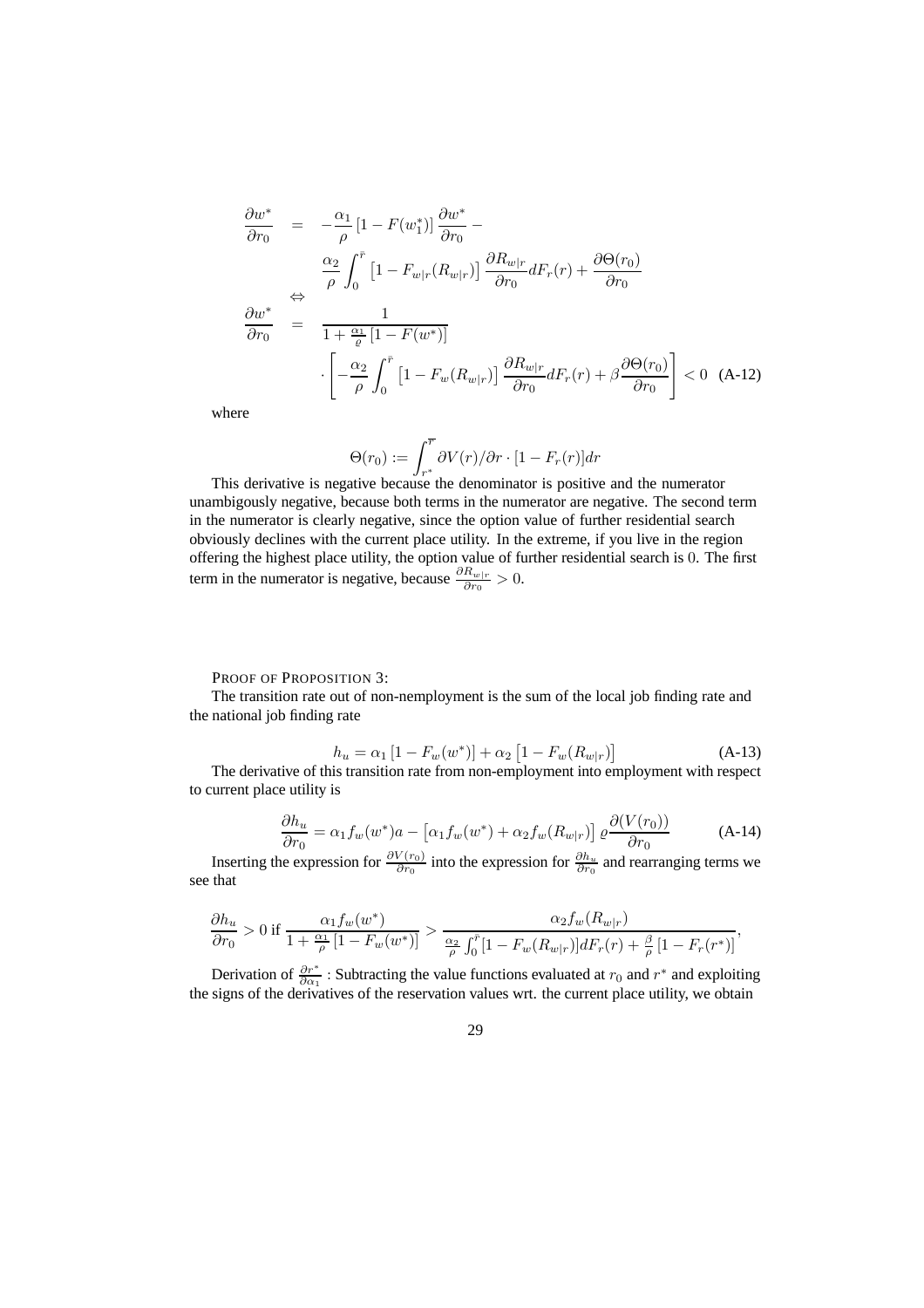$$
r^* = r_0 +
$$
\n
$$
\frac{1}{a} \begin{cases}\n-\frac{\alpha_1}{\rho} \int_{w^*(r^*)}^{w^*(r_0)} [1 - F_w(w)] \, dw + \frac{\alpha_2}{\rho} \int_0^r \int_{R_{w|r}(r_0)}^{R_{w|r}(r^*)} [1 - F_w(w)] \, dw \, dF_r(r) \\
+\beta \int_{r^*}^{r^*} [V(r) - c - V(r^*)] \, F_r(r) \, dr + \beta [1 - F_r(r^*)] c + \varrho c\n\end{cases}
$$
\n
$$
= r_0 +
$$
\n
$$
\frac{1}{a} \begin{cases}\n-\frac{\alpha_1}{\rho} \int_{w^*(r^*)}^{w^*(r_0)} [1 - F_w(w)] \, dw + \frac{\alpha_2}{\rho} \int_0^r \int_{R_{w|r}(r_0)}^{R_{w|r}(r^*)} [1 - F_w(w)] \, dw \, dF_r(r) \\
+\beta \int_{r^*}^{r^{**}} [V(r) - c - V(r_0)] \, F_r(r) \, dr + \beta [1 - F_r(r^{**})] c + \varrho c\n\end{cases}
$$
\n
$$
(A-15)
$$

where  $r^*$ <sup>∗</sup> denotes the reservation place utility given current place utility equal to, that is,  $r^{**} = r^* (r^*(r_0)).$ 

The interpretation of the expression is that reservation place utility for a given current place utility is equal to the sum of the current place utility, the flow value of the costs of moving per marginal place utility unit, compensation for the loss in the option value of receiving a national job offer and a residential offer (due to the declining local reservation wage), which is partially offset by the increase in the option value of local job search (due to the declining local reservation wage).

#### PROOF OF PROPOSITIONS 4 AND 6:

We now turn to derivation of comparative static results for a marginal change in  $\alpha_1$ . Derivation of  $r^*$  wrt.  $\alpha_1$  using the first expression for  $r^*$  gives the expression

$$
\frac{\partial r^*}{\partial \alpha_1} = \frac{1}{a} \left\{ \begin{array}{c} -\frac{1}{\rho} \int_{w^*(r^*)}^{w^*(r_0)} \left[1 - F_w(w)\right] dw - \frac{\alpha_1}{\varrho} \left( \left[1 - F_w(w^*(r_0))\right] \frac{\partial w^*(r_0)}{\partial \alpha_1} - \left[1 - F_w(w^*(r^*))\right] \frac{\partial w^*(r^*)}{\partial \alpha_1} \right) \\ + \frac{\alpha_2}{\varrho} \int_0^{\bar{r}} \left( \left[1 - F_w(R_{w|r}(r^*))\right] \frac{\partial R_{w|r}(r^*)}{\partial \alpha_1} - \left[1 - F_w(R_{w|r}(r_0))\right] \frac{\partial R_{w|r}(r_0)}{\partial \alpha_1} \right) dF_r(r) \\ + \beta \int_{r^*}^{r^{**}} \left( \frac{\partial V(r)}{\partial \alpha_1} - \frac{\partial V(r^*)}{\partial \alpha_1} \right) dF_r(r) \end{array} \right\} (A-17)
$$

Similarly, derivation of  $r^*$  wrt.  $\alpha_1$  using the second expression for  $r^*$  gives the expression

$$
\frac{\partial r^*}{\partial \alpha_1} = \frac{1}{a} \begin{cases}\n-\frac{1}{\rho} \int_{w^*(r^*)}^{w^*(r_0)} \left[1 - F_w(w)\right] dw - \frac{\alpha_1}{\varrho} \left(\left[1 - F_w(w^*(r_0))\right] \frac{\partial w^*(r_0)}{\partial \alpha_1} - \left[1 - F_w(w^*(r^*))\right] \frac{\partial w^*(r^*)}{\partial \alpha_1}\right) \\
+ \frac{\alpha_2}{\varrho} \int_0^{\bar{r}} \left(\left[1 - F_w(R_{w|r}(r^*))\right] \frac{\partial R_{w|r}(r^*)}{\partial \alpha_1} - \left[1 - F_w(R_{w|r}(r_0))\right] \frac{\partial R_{w|r}(r_0)}{\partial \alpha_1}\right) dF_r(r) \\
+ \beta \int_{r^*}^{r^{**}} \left(\frac{\partial V(r)}{\partial \alpha_1} - \frac{\partial V(r_0)}{\partial \alpha_1}\right) dF_r(r)\n\end{cases} (A-18)
$$

Since the two expressions must be equal to each other, it follows that

$$
\frac{\partial V(r_0)}{\partial \alpha_1} = \frac{\partial V(r^*)}{\partial \alpha_1} \tag{A-19}
$$

 $\mathbf{A}$  $\overline{\mathcal{L}}$ 

 $\int$ 

By analogy the above result implies that

$$
\frac{\partial V(r^*)}{\partial \alpha_1} = \frac{\partial V(r^{**})}{\partial \alpha_1} = \frac{\partial V(r^{***})}{\partial \alpha_1} = \dots
$$
 (A-20)  
where  $r^{***} = r^*(r^{**})$ .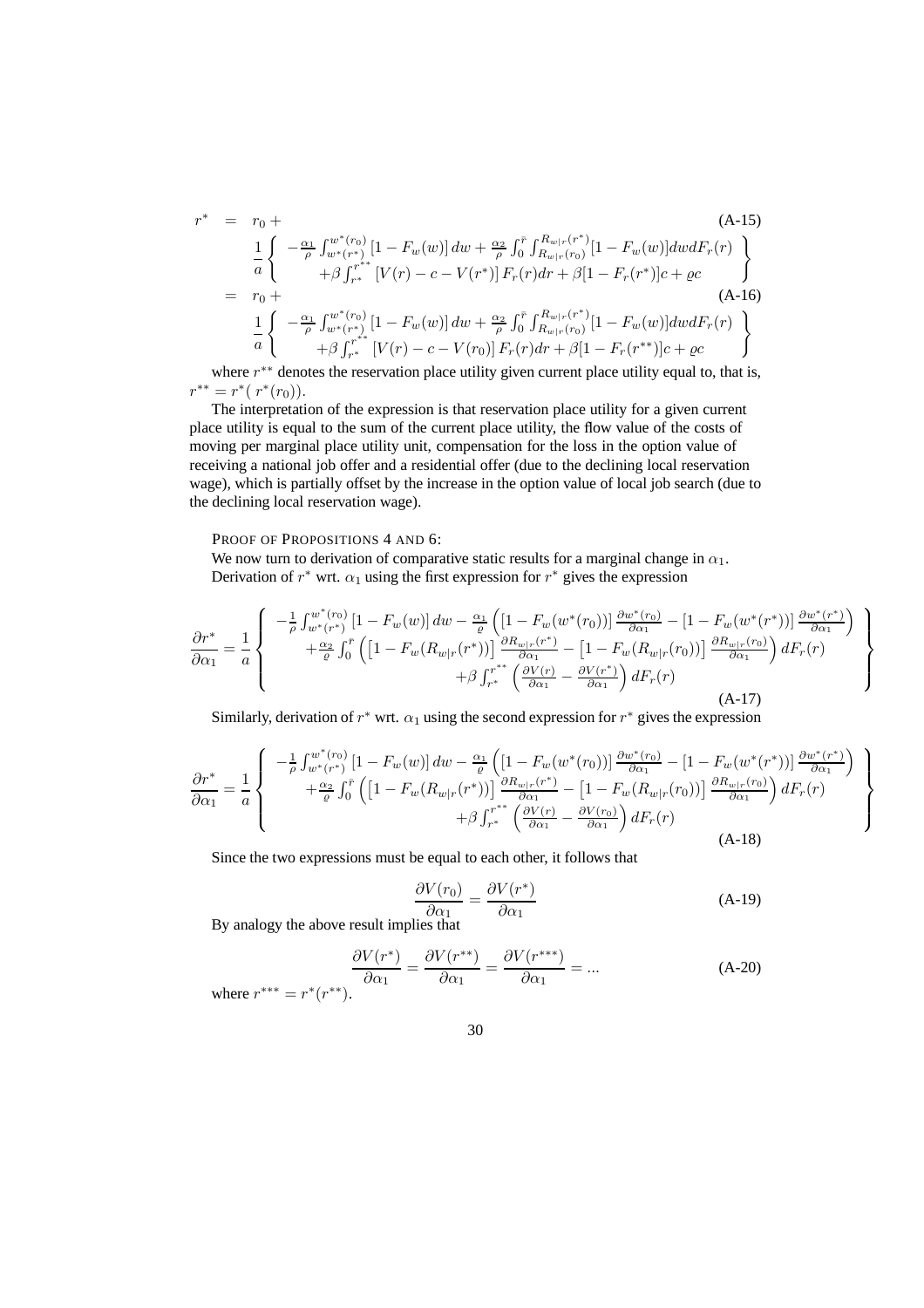Using that  $\frac{\partial r^*}{\partial r_0} > 0$ 

$$
\int_{r^{*}}^{\bar{r}} \left( \frac{\partial V(r)}{\partial \alpha_{1}} - \frac{\partial V(r_{0})}{\partial \alpha_{1}} \right) dF_{r}(r)
$$
\n
$$
= \int_{r^{*}}^{r^{**}} \left( \frac{\partial V(r)}{\partial \alpha_{1}} - \frac{\partial V(r_{0})}{\partial \alpha_{1}} \right) dF_{r}(r) + \int_{r^{**}}^{r^{***}} \left( \frac{\partial V(r)}{\partial \alpha_{1}} - \frac{\partial V(r_{0})}{\partial \alpha_{1}} \right) dF_{r}(r)
$$
\n
$$
+ ... + \int_{r^{n*}}^{r} \left( \frac{\partial V(r)}{\partial \alpha_{1}} - \frac{\partial V(r_{0})}{\partial \alpha_{1}} \right) dF_{r}(r) \qquad (A-21)
$$

where  $r^{n*} \longrightarrow \overline{r}$  and  $r^{n*}$  denotes the reservation place utility value given current place utility  $r^{(n-1)*}$ ,  $n \in \mathbb{Z}$ . Because  $r^{n*} \longrightarrow \overline{r}$ , the last term on the right-hand side of Equation (A-21) is approximately equal to zero, and using the result in Equation (A-20) we see that all remaining terms on the right-hand side are zero. Hence,

$$
\int_{r^*}^{\bar{r}} \left( \frac{\partial V(r)}{\partial \alpha_1} - \frac{\partial V(r_0)}{\partial \alpha_1} \right) dF_r(r) = 0
$$
\n(A-22)

Derivation of  $\frac{\partial V(r_0)}{\partial \alpha_1}$  turns out to be useful for establishing the sign of  $\frac{\partial r^*}{\partial \alpha_1}$ .

$$
\frac{\partial V(r_0)}{\partial \alpha_1} = \frac{1}{\varrho} \frac{\partial (\varrho V(r_0))}{\partial \alpha_1}
$$
\n
$$
= \frac{1}{\varrho} \left\{ \begin{array}{l} \frac{1}{\varrho} \int_{w^*}^{\bar{w}} (1 - F_w(w)) dw - \frac{\alpha_1}{\varrho} (1 - F_w(w^*)) \frac{\partial w^*}{\partial \alpha_1} \\ -\frac{\alpha_2}{\varrho} \int_0^{\bar{r}} (1 - F_w(R_{w|r})) \frac{\partial R_{w|r}}{\partial \alpha_1} dF_r(r) \\ + \beta \int_{r^*}^{\bar{r}} \left( \frac{\partial V(r)}{\partial \alpha_1} - \frac{\partial V(r_0)}{\partial \alpha_1} \right) dF_r(r) \end{array} \right\}
$$
\n
$$
= \frac{1}{\varrho} \left\{ \begin{array}{l} \frac{1}{\varrho} \int_{w^*}^{\bar{w}} (1 - F_w(w)) dw - \frac{\alpha_1}{\varrho} (1 - F_w(w^*)) \frac{\partial w^*}{\partial \alpha_1} \\ -\frac{\alpha_2}{\varrho} \int_0^{\bar{r}} (1 - F_w(R_{w|r})) \frac{\partial R_{w|r}}{\partial \alpha_1} dF_r(r) \end{array} \right\}
$$
\n
$$
= \frac{\frac{1}{\varrho^2} \int_{w^*}^{\bar{w}} (1 - F_w(w)) dw}{1 + \frac{\alpha_1}{\varrho} (1 - F_w(w^*)) + \frac{\alpha_2}{\varrho} \int_0^{\bar{r}} (1 - F_w(R_{w|r})) dF_r(r)} > 0 \quad \text{(A-23)}
$$

exploiting that

$$
\frac{\partial w^*(r_0)}{\partial \alpha_1} = \frac{\partial (\varrho V(r_0))}{\partial \alpha_1} = \varrho \frac{\partial V(r_0)}{\partial \alpha_1}
$$
 (A-24)

and

$$
\frac{\partial R_{w|r}(r_0)}{\partial \alpha_1} = \frac{\partial (\varrho V(r_0) - \varrho c)}{\partial \alpha_1} = \varrho \frac{\partial V(r_0)}{\partial \alpha_1}
$$
(A-25)

The numerator of the expression for  $\frac{\partial V(r_0)}{\partial \alpha_1}$  in Equation (A-23) gives the direct effect of a marginal change in the local job offer arrival rate which is positive, whereas the denominator captures that the indirect effects are negative and smaller than the direct effect in absolute terms, so that the overall effect is positive but less than the direct effect.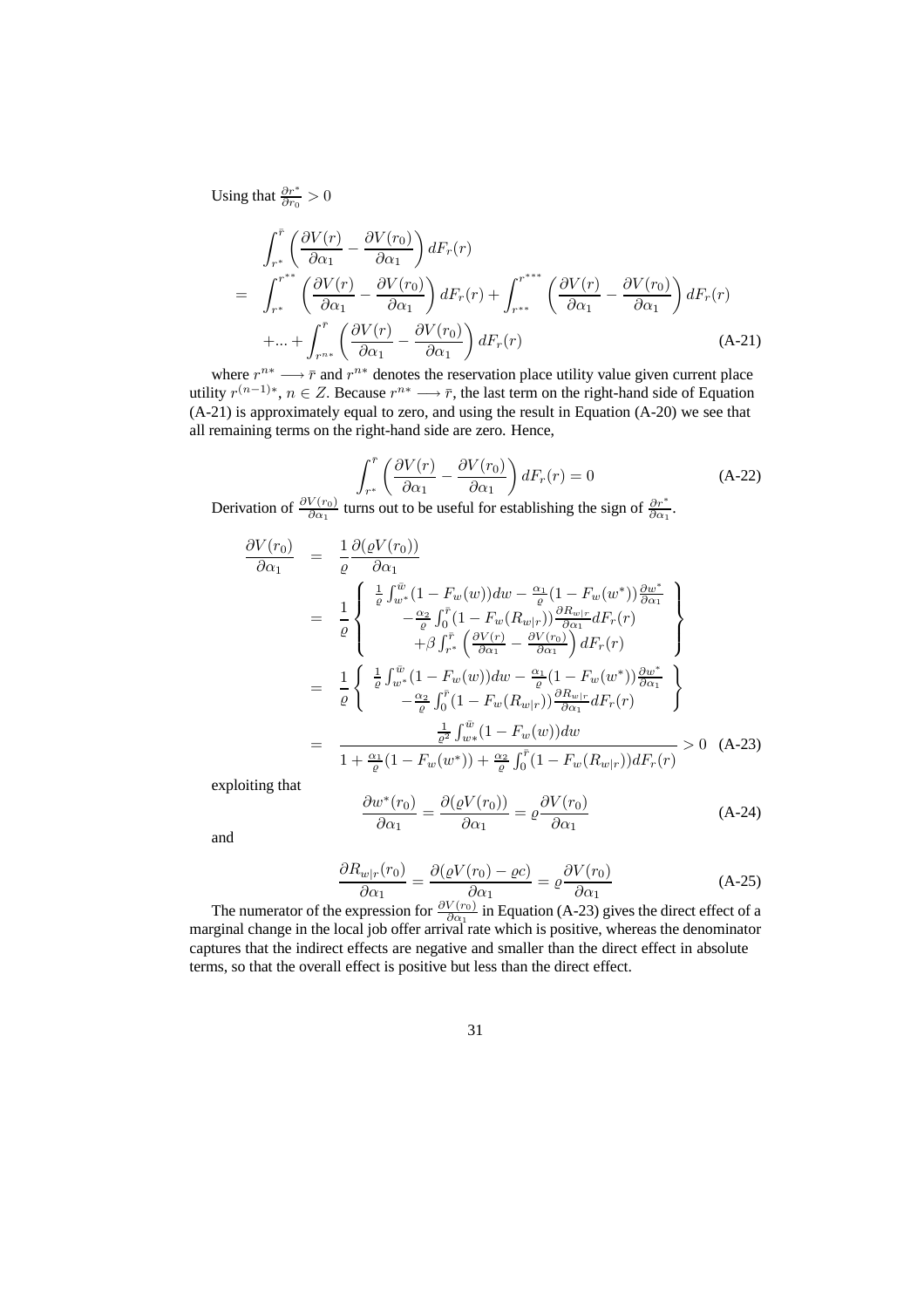It then follows that

$$
\frac{\partial w^*(r_0)}{\partial \alpha_1} > 0, \frac{\partial R_{w|r}(r_0)}{\partial \alpha_1} > 0
$$
\n(A-26)

These signs are as expected. The interpretation is that the higher the local job offer arrival rate, the more choosy is it optimal for a person to be wrt. both local and national job acceptance.

In addition, using the results in Equation (A-21), Equation (A-24) and Equation (A-25), Equation (A-18) can be rewritten as

$$
\frac{\partial r^*}{\partial \alpha_1} = \frac{1}{a} \left\{ \begin{array}{c} -\frac{1}{\rho} \int_{w^*(r^*)}^{w^*(r_0)} \left[1 - F_w(w)\right] dw - \frac{\alpha_1}{\varrho} \frac{\partial w^*}{\partial \alpha_1} \left( \left[1 - F_w(w^*(r_0))\right] - \left[1 - F_w(w^*(r^*))\right] \right) \\ + \frac{\alpha_2}{\varrho} \frac{\partial R_{w|r}}{\partial \alpha_1} \int_0^r \left( \left[1 - F_w(R_{w|r}(r^*))\right] - \left[1 - F_w(R_{w|r}(r_0))\right] \right) dF_r(r) \\ \text{(A-27)} \end{array} \right\} \leq 0
$$

The sign of the derivative of the reservation place utility wrt. the local job offer arrival rate is ambigous, because the first and third terms on the right-hand side of Equation (A-27) are negative (since  $\frac{\partial R_{w|r}(r_0)}{\partial r_0} > 0$ ), while the second term of the right-hand side is positive (since  $\frac{\partial w^*(r_0)}{\partial r_0} < 0$ ).

PROOF OF PROPOSITIONS 5 AND 7:

Comparative statics for the national job offer arrival rate are derived analogously. However, let us briefly show the main calculations. Deriving the two different expressions for  $r^*$  wrt.  $\alpha_2$  gives to expressions which must be equal to each other, which implies that

$$
\frac{\partial V(r_0)}{\partial \alpha_2} = \frac{\partial V(r^*)}{\partial \alpha_2} \tag{A-28}
$$

and by analogy,

$$
\frac{\partial V(r^*)}{\partial \alpha_2} = \frac{\partial V(r^{**})}{\partial \alpha_2} = \frac{\partial V(r^{***})}{\partial \alpha_2} = \dots
$$
 (A-29)

Using this result together with the result that

$$
\frac{\partial w^*(r_0)}{\partial \alpha_2} = \frac{\partial R_{w|r}(r_0)}{\partial \alpha_2} = \rho \frac{\partial V(r_0)}{\partial \alpha_2}
$$
 (A-30)

 $\frac{\partial V(r_0)}{\partial \alpha_2}$  can be shown to be increasing in  $\alpha_2$ 

$$
\frac{\partial V(r_0)}{\partial \alpha_2} = \frac{\frac{1}{\varrho^2} \int_0^{\bar{r}} \int_{R_{w|r}(r_0)}^{\bar{w}} [1 - F_w(w)] \, dw \, dF_r(r)}{1 + \frac{\alpha_1}{\varrho} \left[1 - F_w(w^*)\right] + \frac{\alpha_2}{\varrho} \int_0^{\bar{r}} \left[1 - F_w(R_{w|r})\right] \, dF_r(r)} > 0 \tag{A-31}
$$

Hence,

$$
\frac{\partial w^*(r_0)}{\partial \alpha_2} = \frac{\partial R_{w|r}(r_0)}{\partial \alpha_2} > 0
$$
\n(A-32)

Finally, using the results in Equation (A-29) and Equation (A-30), it can be shown that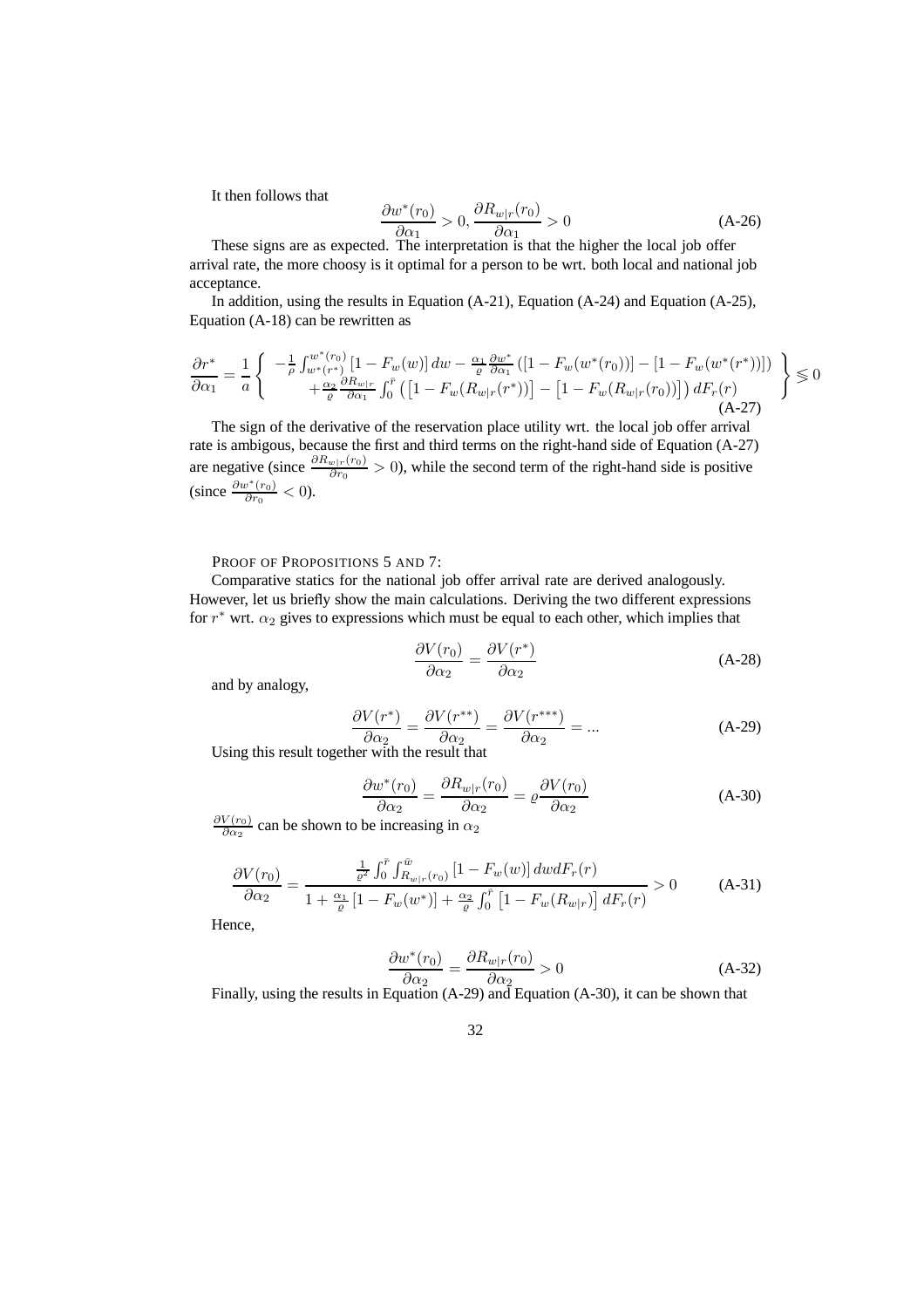$$
\frac{\partial r^*}{\partial \alpha_2} = \frac{1}{a} \left\{ \begin{array}{c} -\frac{\alpha_1}{\varrho} \frac{\partial w^*}{\partial \alpha_2} \left( \left[ 1 - F_w(w^*(r_0)) \right] - \left[ 1 - F_w(w^*(r^*)) \right] \right) \\ +\frac{\alpha_2}{\varrho} \frac{\partial R_{w|r}}{\partial \alpha_2} \int_0^r \left( \left[ 1 - F_w(R_{w|r}(r^*)) \right] - \left[ 1 - F_w(R_{w|r}(r_0)) \right] \right) dF_r(r) \\ +\frac{1}{\varrho} \int_0^r \int_{R_{w|r}(r_0)}^{R_{w|r}(r^*)} \left[ 1 - F_w(w) \right] dw dF_r(r) \end{array} \right\} \leq 0
$$
\n(A-33)

The sign of  $\frac{\partial r^*}{\partial \alpha_2}$  is ambiguous, because the first and the last term on the right-hand side of Equation (A-33) are positive (since  $\frac{\partial w^*(r_0)}{\partial r_0} < 0$ ), while the second term on the right-hand side is negative (since  $\frac{\partial R_{w|r}(r_0)}{\partial r_0} > 0$ ).